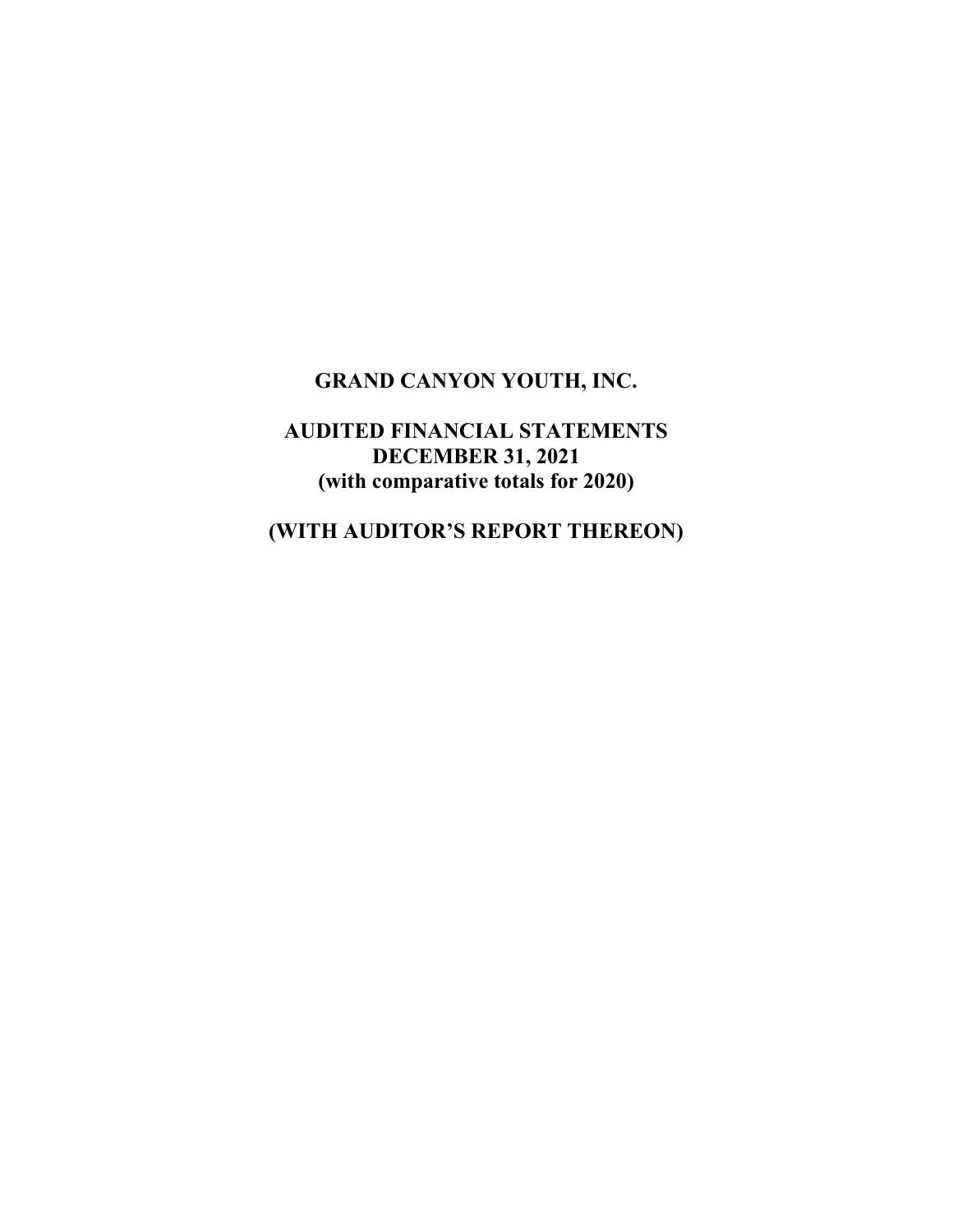# GRAND CANYON YOUTH, INC. TABLE OF CONTENTS DECEMBER 31, 2021

| Independent Auditor's Report            | PAGE NO.<br>$1 - 2$ |
|-----------------------------------------|---------------------|
| <b>Statement of Financial Position</b>  | 3                   |
| <b>Statement of Activities</b>          | 4                   |
| <b>Statement of Functional Expenses</b> | 5                   |
| Statement of Changes in Net Assets      | 6                   |
| <b>Statement of Cash Flows</b>          | 7                   |
| Notes to Financial Statements           | $8 - 20$            |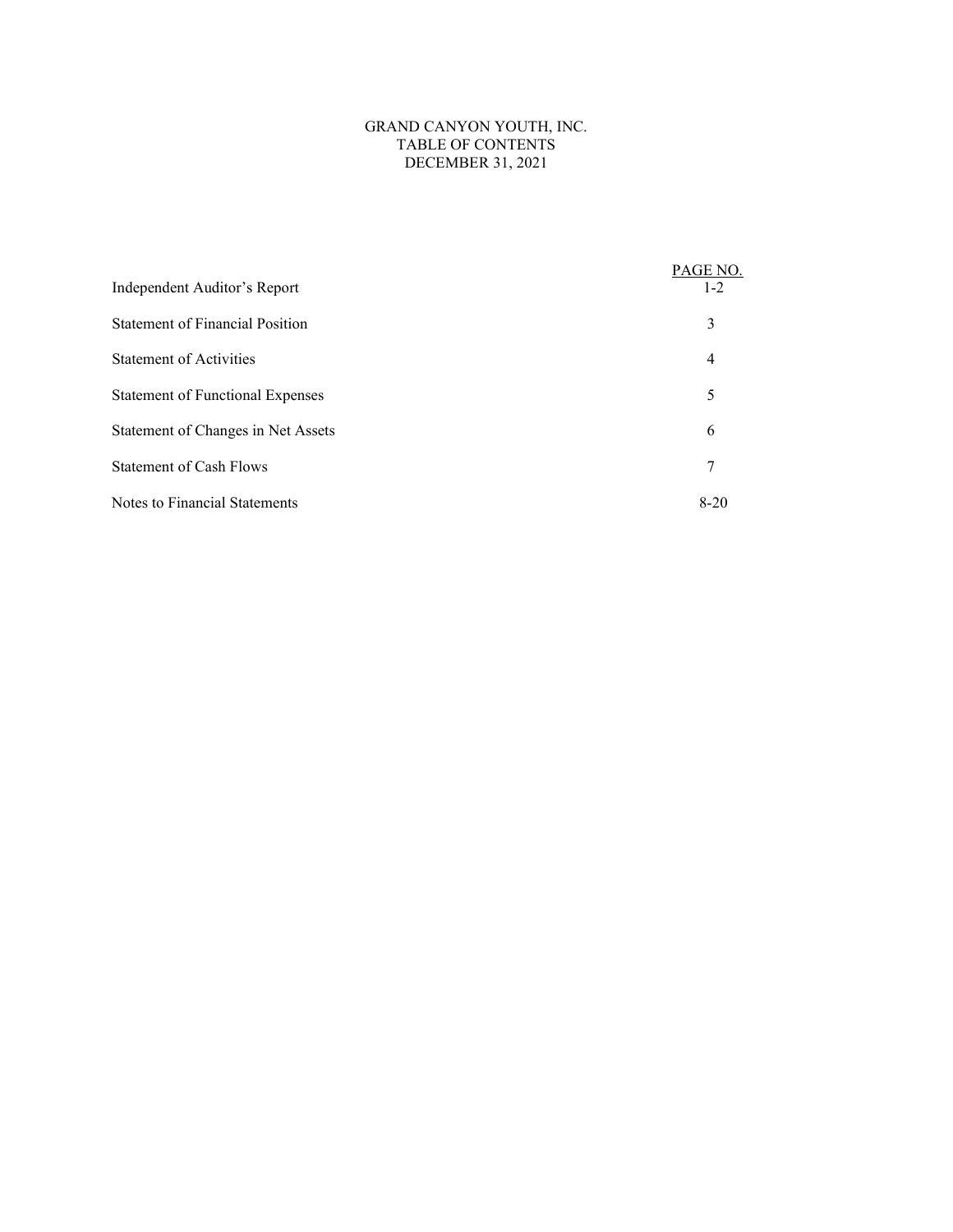

# INDEPENDENT AUDITOR'S REPORT

To the Board of Directors of Grand Canyon Youth, Inc.

# **Opinion**

We have audited the accompanying financial statements of Grand Canyon Youth, Inc. (a nonprofit organization), which comprise the statement of financial position as of December 31, 2021 and the related statements of activities, functional expenses, changes in net assets, and cash flows for the year then ended, and the related notes to the financial statements.

In our opinion, the financial statements referred to above present fairly, in all material respects, the financial position of Grand Canyon Youth, Inc. as of December 31, 2021 and the changes in net assets and its cash flows for the year then ended in accordance with accounting principles generally accepted in the United States of America.

# **Basis for Opinion**

We conducted our audit in accordance with auditing standards generally accepted in the United States of America. Our responsibilities under those standards are further described in the Auditor's Report Responsibilities for the Audit of the Financial Statements section of our report. We are required to be independent of Grand Canyon Youth, Inc. and to meet our other ethical responsibilities in accordance with the relevant ethical requirements relating to our audit. We believe that the audit evidence we have obtained is sufficient and appropriate to provide a basis for our audit opinion.

# **Responsibilities of Management for the Financial Statements**

Management is responsible for the preparation and fair presentation of the financial statements in accordance with accounting principles generally accepted in the United States of America, and for the design, implementation, and maintenance of internal control relevant to the preparation and fair presentation of financial statements that are free from material misstatement, whether due to fraud or error.

In preparing the financial statements, management is required to evaluate whether there are conditions or events, considered in the aggregate, that raise substantial doubt about Grand Canyon Youth, Inc.'s ability to continue as a going concern within one year after the date that the financial statements are available to be issued.

# **Auditor's Report Responsibilities for the Audit of the Financial Statements**

Our objectives are to obtain reasonable assurance about whether the financial statements as a whole are free from material misstatement, whether due to fraud or error, and to issue an Auditor's Report that includes our opinion. Reasonable assurance is a high level of assurance but is not absolute assurance and therefore is not a guarantee that an audit conducted in accordance with generally accepted auditing standards will always detect a material misstatement when it exists. The risk of not detecting a material misstatement resulting from fraud is higher than for one resulting from error, as fraud may involve collusion, forgery, intentional omissions, misrepresentations, or the override of internal control. Misstatements, including omissions, are considered material if there is a substantial likelihood that, individually or in the aggregate, they would influence the judgment made by a reasonable user based on the financial statements.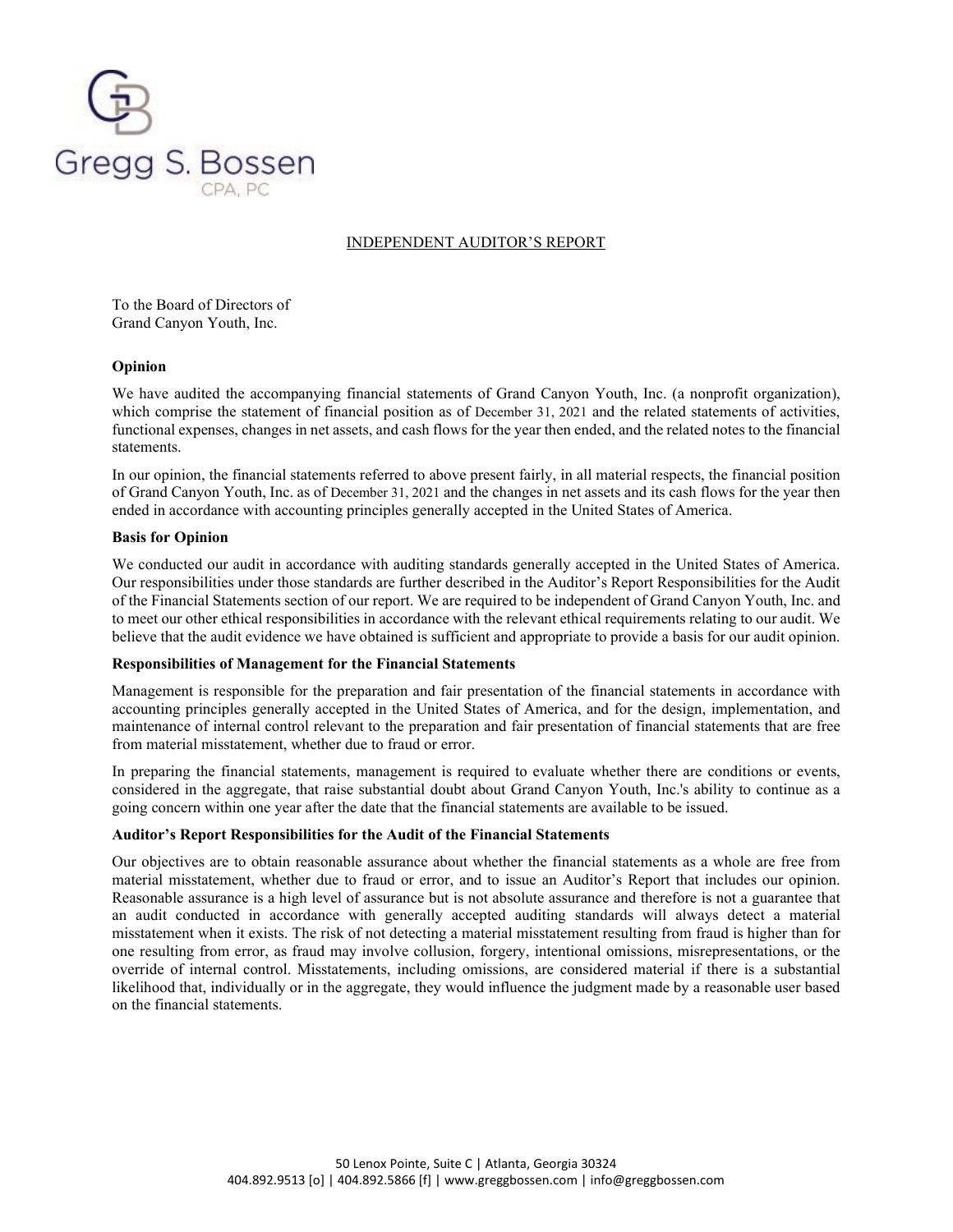

In performing an audit in accordance with generally accepted auditing standards, we:

- Exercise professional judgment and maintain professional skepticism throughout the audit.
- Identify and assess the risks of material misstatement of the financial statements, whether due to fraud or error, and design and perform audit procedures responsive to those risks. Such procedures include examining, on a test basis, evidence regarding the amounts and disclosures in the financial statements.
- Obtain an understanding of internal control relevant to the audit in order to design audit procedures that are appropriate in the circumstances, but not for the purpose of expressing an opinion on the effectiveness of Grand Canyon Youth, Inc.'s internal control. Accordingly, no such opinion is expressed.
- Evaluate the appropriateness of accounting policies used and the reasonableness of significant accounting estimates made by management, as well as evaluate the overall presentation of the financial statements.
- Conclude whether, in our judgment, there are conditions or events, considered in the aggregate, that raise substantial doubt about Grand Canyon Youth, Inc.'s ability to continue as a going concern for a reasonable period of time.

We are required to communicate with those charged with governance regarding, among other matters, the planned scope and timing of the audit, significant audit findings, and certain internal control related matters that we identified during the audit.

# **Other Matter**

The financial statements for the year ended December 31, 2020 were audited by Fester & Chapman, Certified Public Accountants, and are presented here for comparative purposes. The Independent Auditor's report for Grand Canyon Youth, Inc. was dated April 14, 2021 by Fester & Chapman, Certified Public Accountants. The opinion expressed by Fester & Chapman, Certified Public Accountants, was that Grand Canyon Youth, Inc.'s financial statements presented fairly, in all material respects, the financial position of the Grand Canyon Youth, Inc.

As discussed above, the financial statements of Grand Canyon Youth, Inc. for the year ended December 31, 2020 were audited by Fester & Chapman, Certified Public Accountants. As described in Note 14, we identified revisions that needed to be made to the prior year audited financial statements. As a result, these financial statements have been restated (revised) to reflect these revisions. We audited the adjustments described in Note 14 that were applied. In our opinion, such adjustments are appropriate and have been properly applied. However, we were not engaged to audit, review, or apply any procedures to the 2020 financial statements of Grand Canyon Youth, Inc. other than with respect to such adjustments and, accordingly, we do not express an opinion or any other form of assurance on the 2020 financial statements taken as a whole.

Sugg. Bos

Gregg S. Bossen, CPA, PC Atlanta, Georgia April 2, 2022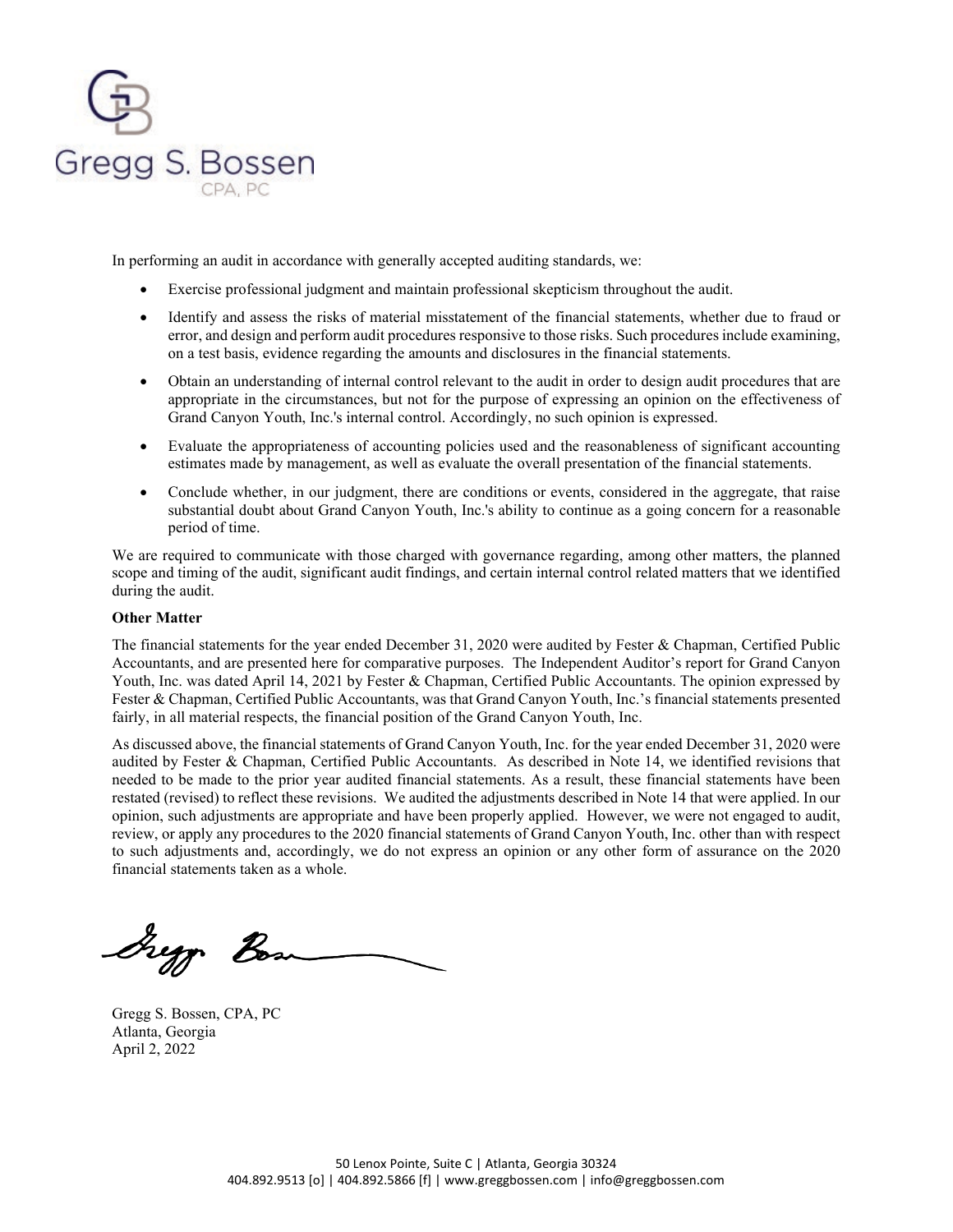# GRAND CANYON YOUTH, INC. STATEMENT OF FINANCIAL POSITION DECEMBER 31, 2021

|                                                                  |                     |                     |             | For Comparative         |
|------------------------------------------------------------------|---------------------|---------------------|-------------|-------------------------|
|                                                                  | WITHOUT DONOR       | WITH DONOR          |             | Purposes Only           |
| <b>ASSETS</b>                                                    | <b>RESTRICTIONS</b> | <b>RESTRICTIONS</b> |             | TOTAL December 31. 2020 |
| <b>CURRENT ASSETS:</b>                                           |                     |                     |             |                         |
| Cash and cash equivalents                                        | \$321,295           | \$191,481           | \$512,776   | \$398,633               |
| Grant and other receivables                                      | 244,681             |                     | 244,681     | 61,282                  |
| Investments                                                      | 172,588             | 119,707             | 292,295     | 175,478                 |
| Prepaid expenses                                                 | 22,075              |                     | 22,075      | 26,249                  |
| <b>Total Current Assets</b>                                      | 760,639             | 311,188             | 1,071,827   | 661,642                 |
| <b>LONG-TERM FIXED ASSETS:</b>                                   |                     |                     |             |                         |
| Long-term fixed assets                                           | 1,248,320           |                     | 1,248,320   | 1,170,496               |
| Less: Accumulated depreciation                                   | (331, 113)          |                     | (331, 113)  | (295, 663)              |
| Total Long-Term Fixed Assets, net                                | 917,207             | $-0-$               | 917,207     | 874,833                 |
| <b>TOTAL ASSETS</b>                                              | \$1,677,846         | \$311,188           | \$1,989,034 | \$1,536,475             |
| <b>LIABILITIES AND NET ASSETS</b><br><b>CURRENT LIABILITIES:</b> |                     |                     |             |                         |
| Accounts payable and accrued expenses                            | \$4,594             |                     | \$4,594     | \$315                   |
| <b>Expedition</b> deposits                                       | 26,660              |                     | 26,660      | 4,210                   |
| Deferred revenue                                                 | 19,831              |                     | 19,831      | $-0-$                   |
| Note payable, current portion                                    | 14,795              |                     | 14,795      | 14,181                  |
| <b>Total Current Liabilities</b>                                 | 65,880              | $-0-$               | 65,880      | 18,706                  |
| LONG-TERM LIABILITIES:                                           |                     |                     |             |                         |
| Note payable, long-term portion                                  | 551,638             |                     | 551,638     | \$566,433               |
| Total Long-Term Liabilities                                      | 551,638             |                     | 551,638     | \$566,433               |
| <b>TOTAL LIABILITIES</b>                                         | 617,518             |                     | 617,518     | \$585,139               |
| <b>NET ASSETS:</b>                                               |                     |                     |             |                         |
| Without donor restrictions - Board designated                    | 11,500              |                     | 11,500      | 11,500                  |
| Without donor restrictions - undesignated                        | 1,048,828           |                     | 1,048,828   | 688,713                 |
| With donor restrictions                                          |                     | 311,188             | 311,188     | 251,123                 |
| <b>Total Net Assets</b>                                          | 1,060,328           | 311,188             | 1,371,516   | 951,336                 |
| TOTAL LIABILITIES AND NET ASSETS                                 | \$1,677,846         | \$311,188           | \$1,989,034 | \$1,536,475             |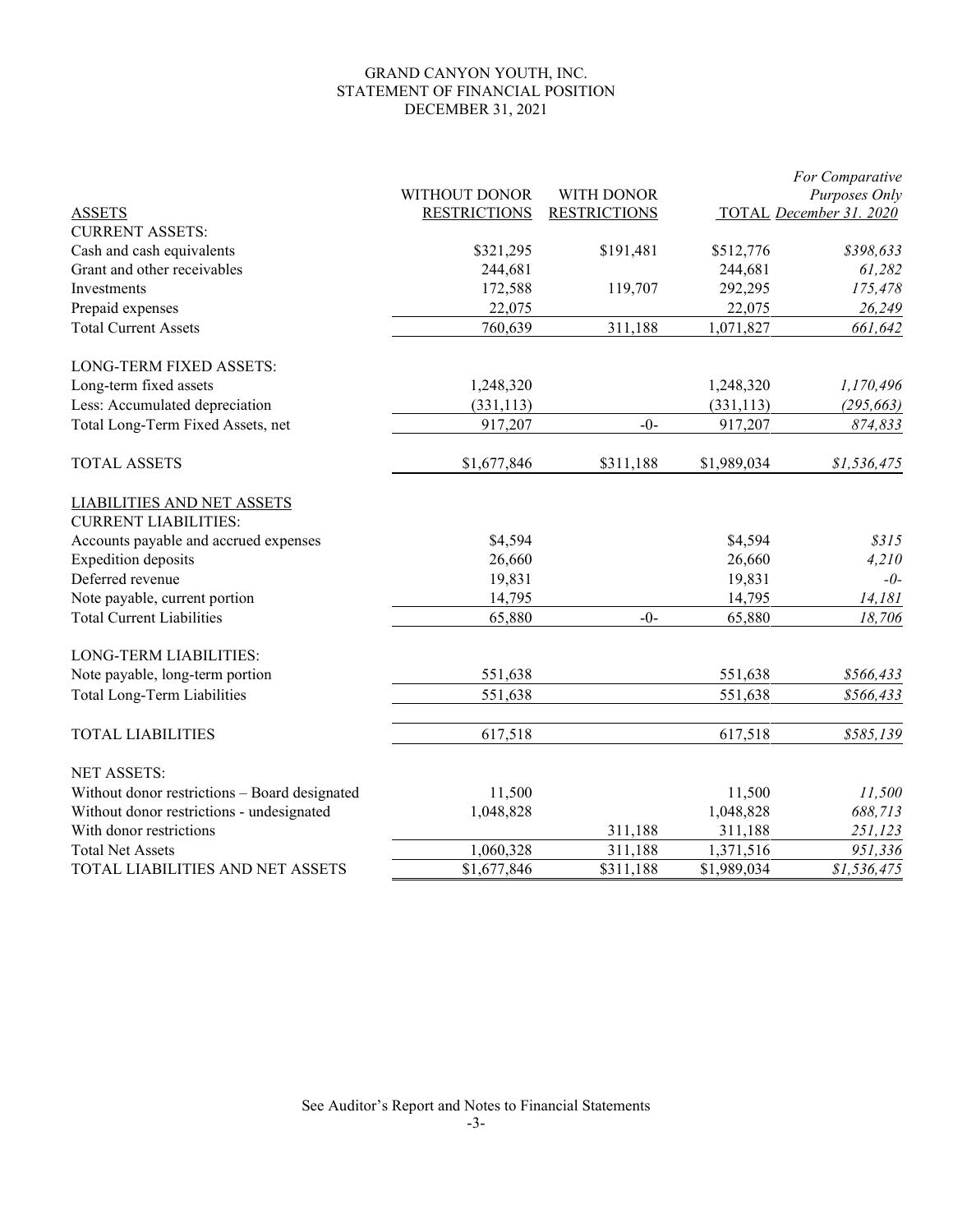# GRAND CANYON YOUTH, INC. STATEMENT OF ACTIVITIES FOR THE YEAR ENDED DECEMBER 31, 2021

|                                                    |                     |                     |              | For Comparative   |
|----------------------------------------------------|---------------------|---------------------|--------------|-------------------|
|                                                    | WITHOUT DONOR       | <b>WITH DONOR</b>   |              | Purposes Only     |
|                                                    | <b>RESTRICTIONS</b> | <b>RESTRICTIONS</b> | <b>TOTAL</b> | December 31. 2020 |
| PUBLIC SUPPORT & REVENUE:                          |                     |                     |              |                   |
| Public Support:                                    |                     |                     |              |                   |
| Contributions and grant revenue                    | \$473,753           | \$103,468           | \$577,221    | \$541,834         |
| Special event income, net of direct costs          | 24,113              |                     | 24,113       | 14,063            |
| In-kind contributions                              | 43,300              |                     | 43,300       | 3,311             |
| Net assets, restrictions met                       | 145,140             | (145, 140)          |              |                   |
| <b>Total Public Support</b>                        | 686,306             | (41, 672)           | 644,634      | 559,208           |
| Other Revenue:                                     |                     |                     |              |                   |
| Participant fees                                   | 220,417             |                     | 220,417      | 6,130             |
| Financial aid awarded (noncash)                    | 52,474              |                     | 52,474       | $-0$              |
| Investment income, net of costs                    | 15,097              |                     | 15,097       | 12,443            |
| Merchandise sales                                  | 1,007               |                     | 1,007        | 3,698             |
| <b>Total Other Revenue</b>                         | 288,995             | $-0-$               | 288,995      | 22,271            |
| Total Public Support and Revenue                   | 975,301             | (41,672)            | 933,629      | 581,479           |
| <b>EXPENSES:</b>                                   |                     |                     |              |                   |
| Program services                                   | 705,200             |                     | 705,200      | 413,237           |
| Management & general                               | 74,439              |                     | 74,439       | 77,912            |
| Fundraising                                        | 69,478              |                     | 69,478       | 59,328            |
| <b>Total Expenses</b>                              | 849,117             | $-0-$               | 849,117      | 550,477           |
| CHANGE IN NET ASSETS, BEFORE<br><b>OTHER ITEMS</b> | 126,184             | (41,672)            | 84,512       | 31,002            |
| Endowment donation                                 | $-0-$               | 101,937             | 101,937      | $-0-$             |
| Federal Covid related grant & tax credits          | 233.731             | $-0-$               | 233,731      | 117,388           |
| CHANGE IN NET ASSETS, AFTER                        |                     |                     |              |                   |
| <b>OTHER ITEMS</b>                                 | \$359,915           | \$60,265            | \$420,180    | \$148,390         |
|                                                    |                     |                     |              |                   |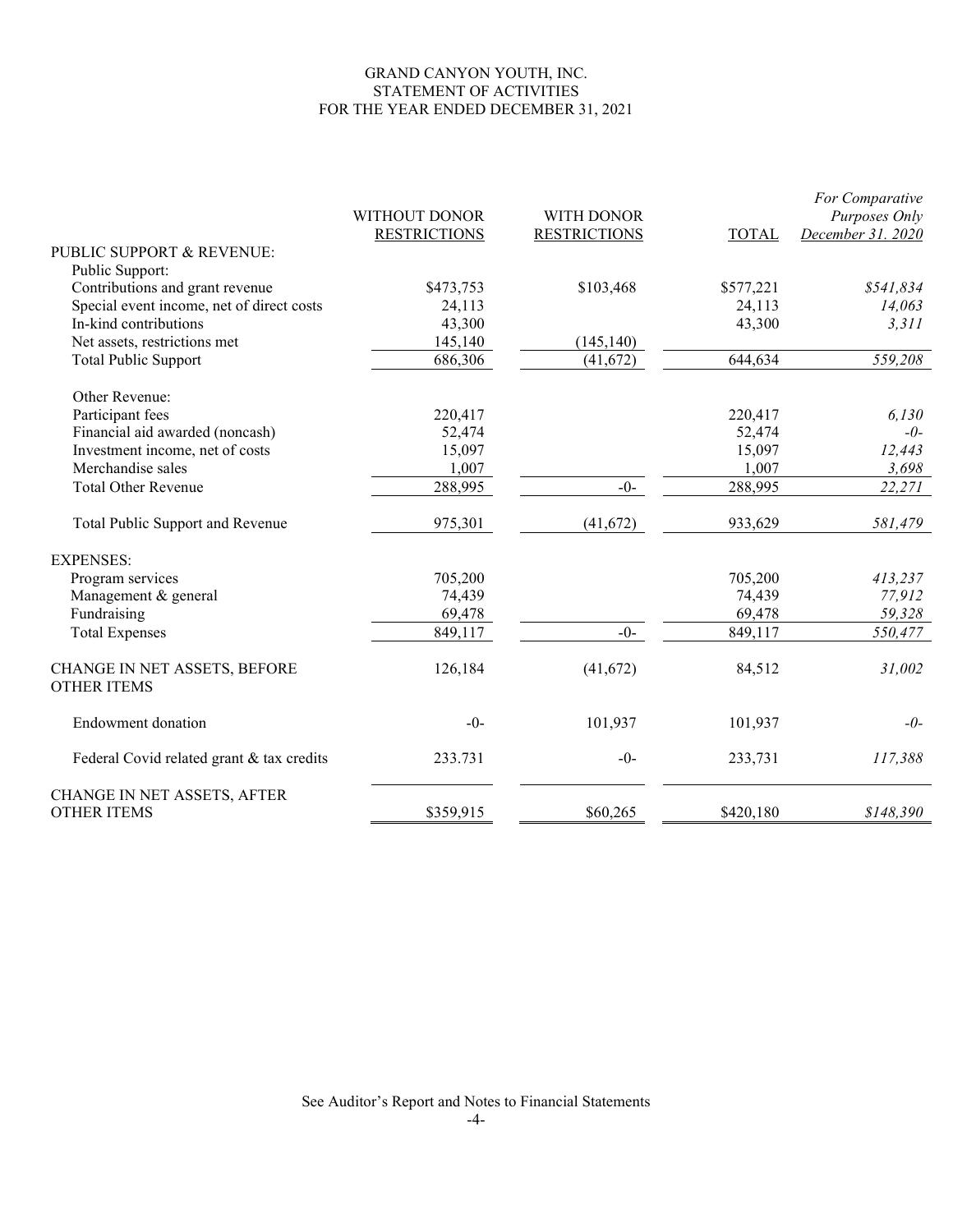# GRAND CANYON YOUTH, INC. STATEMENT OF FUNCTIONAL EXPENSES FOR THE YEAR ENDED DECEMBER 31, 2021 (with comparative financial information for the year ended December 31, 2020)

|                                 |                 |                   |                    | 2021            | 2020            |
|---------------------------------|-----------------|-------------------|--------------------|-----------------|-----------------|
|                                 |                 |                   |                    |                 |                 |
|                                 | <b>PROGRAM</b>  | <b>MANAGEMENT</b> |                    | <b>TOTAL</b>    | <b>TOTAL</b>    |
|                                 | <b>SERVICES</b> | & GENERAL         | <b>FUNDRAISING</b> | <b>EXPENSES</b> | <b>EXPENSES</b> |
| Salaries & wages                | \$312,507       | \$47,079          | \$41,713           | \$401,299       | \$306,154       |
| Expedition transportation       | 53,629          |                   |                    | \$53,629        | \$2,731         |
| Financial aid awarded (noncash) | 52,474          |                   |                    | \$52,474        | \$0             |
| Employee benefits               | 38,254          | 4,511             | 3,820              | \$46,585        | \$57,071        |
| Logistical support              | 41,363          |                   |                    | \$41,363        | \$0             |
| Insurance                       | 32,197          | 2,408             | 816                | \$35,421        | \$30,098        |
| Depreciation                    | 33,333          | 1,140             | 977                | \$35,450        | \$32,618        |
| Payroll taxes                   | 23,125          | 3,484             | 3,087              | \$29,696        | \$23,921        |
| Interest (building loan)        | 18,955          | 2,856             | 2,530              | \$24,341        | \$22,926        |
| <b>Expedition</b> food          | 23,865          |                   |                    | \$23,865        | \$8,352         |
| Supplies                        | 20,283          | 846               | 786                | \$21,915        | \$18,152        |
| Professional fees               | 4,225           | 9,825             |                    | \$14,050        | \$11,057        |
| Postage & printing              | 227             | 117               | 10,430             | \$10,774        | \$2,963         |
| Permits & fees                  | 10,465          |                   |                    | \$10,465        | \$1,143         |
| Repairs & maintenance           | 8,155           | 264               | 234                | \$8,653         | \$1,636         |
| Contracted services             | 6,702           | 278               | 1,470              | \$8,450         | \$4,257         |
| Rent & utilities                | 5,521           | 832               | 737                | \$7,090         | \$13,889        |
| Property taxes                  | 3,952           | 595               | 528                | \$5,075         | \$2,502         |
| Bank charges & merchant fees    | 2,516           | 33                | 2,174              | \$4,723         | \$3,194         |
| Database & website              | 4,263           |                   | 55                 | \$4,318         | \$705           |
| Conferences & training          | 2,746           |                   |                    | \$2,746         | \$5,060         |
| Grants to other organizations   | 2,605           |                   |                    | \$2,605         | \$0             |
| Background checks               | 1,927           | 76                |                    | \$2,003         | \$474           |
| Dues & subscriptions            | 1,240           | 86                | 82                 | \$1,408         | \$350           |
| Other                           | 671             | 9                 | 39                 | \$719           | \$1,224         |
| <b>TOTAL EXPENSES</b>           | \$705,200       | \$74,439          | \$69,478           | \$849,117       | \$550,477       |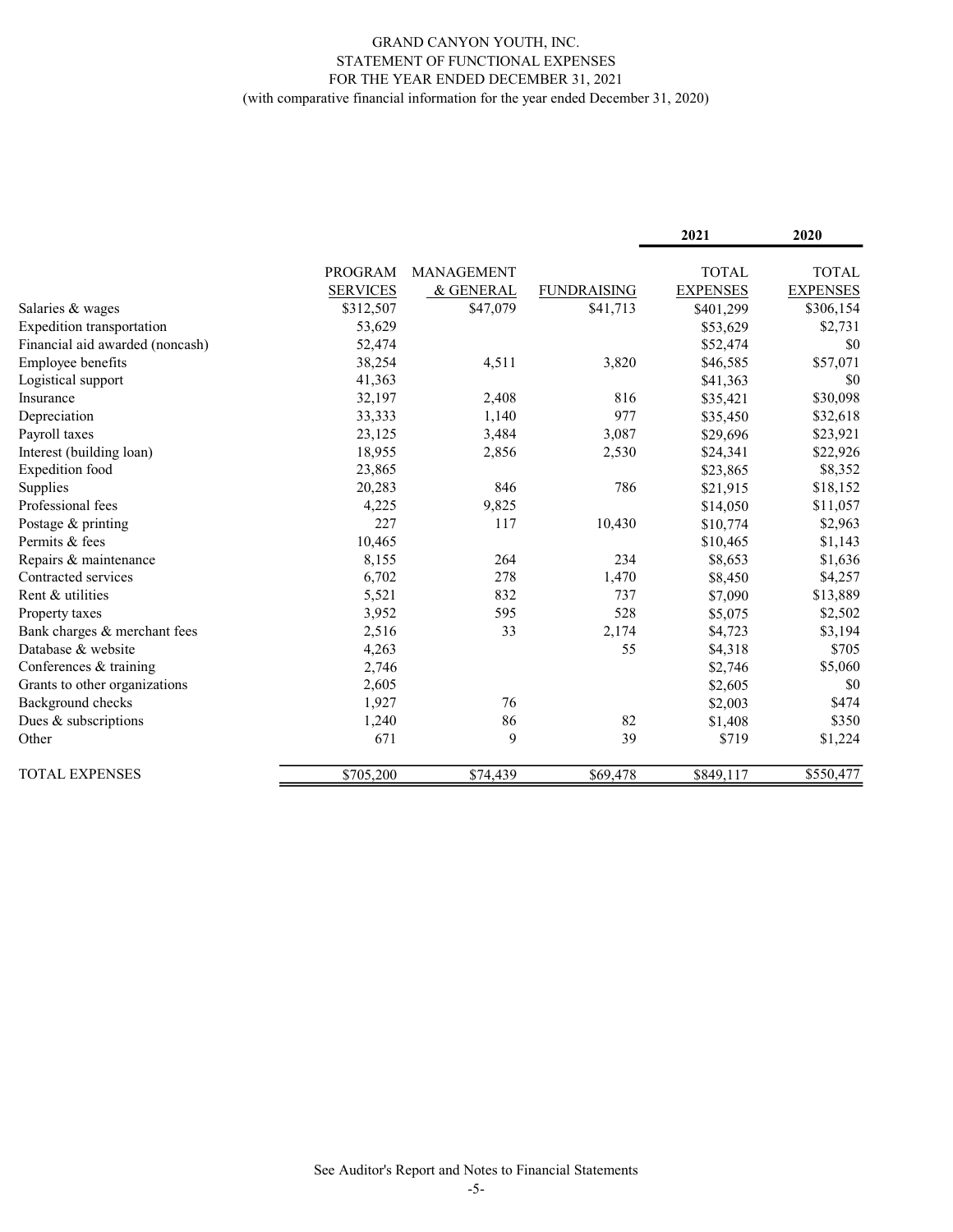# GRAND CANYON YOUTH, INC. STATEMENT OF CHANGES IN NET ASSETS FOR THE YEAR ENDED DECEMBER 31, 2021

|                                                                | WITHOUT DONOR<br><b>RESTRICTIONS</b> | WITH DONOR<br><b>RESTRICTIONS</b> | <b>TOTAL</b> | For Comparative<br>Purposes Only<br>December 31. 2020 |
|----------------------------------------------------------------|--------------------------------------|-----------------------------------|--------------|-------------------------------------------------------|
| BALANCE, DECEMBER 31, 2020, BEFORE<br>PRIOR PERIOD ADJUSTMENTS | \$667,164                            | \$244,584                         | \$911,748    | \$802,946                                             |
| PRIOR PERIOD ADJUSTMENTS                                       | 33,249                               | 6.339                             | 39,588       |                                                       |
| BALANCE, DECEMBER 31, 2020, AFTER<br>PRIOR PERIOD ADJUSTMENTS  | 700,413                              | 250,923                           | 951,336      | 802,946                                               |
| <b>CHANGE IN NET ASSETS</b>                                    | 359,915                              | 60.265                            | 420,180      | 148,390                                               |
| BALANCE, DECEMBER 31, 2021                                     | \$1,060,328                          | \$311.188                         | \$1,371,516  | \$951,336                                             |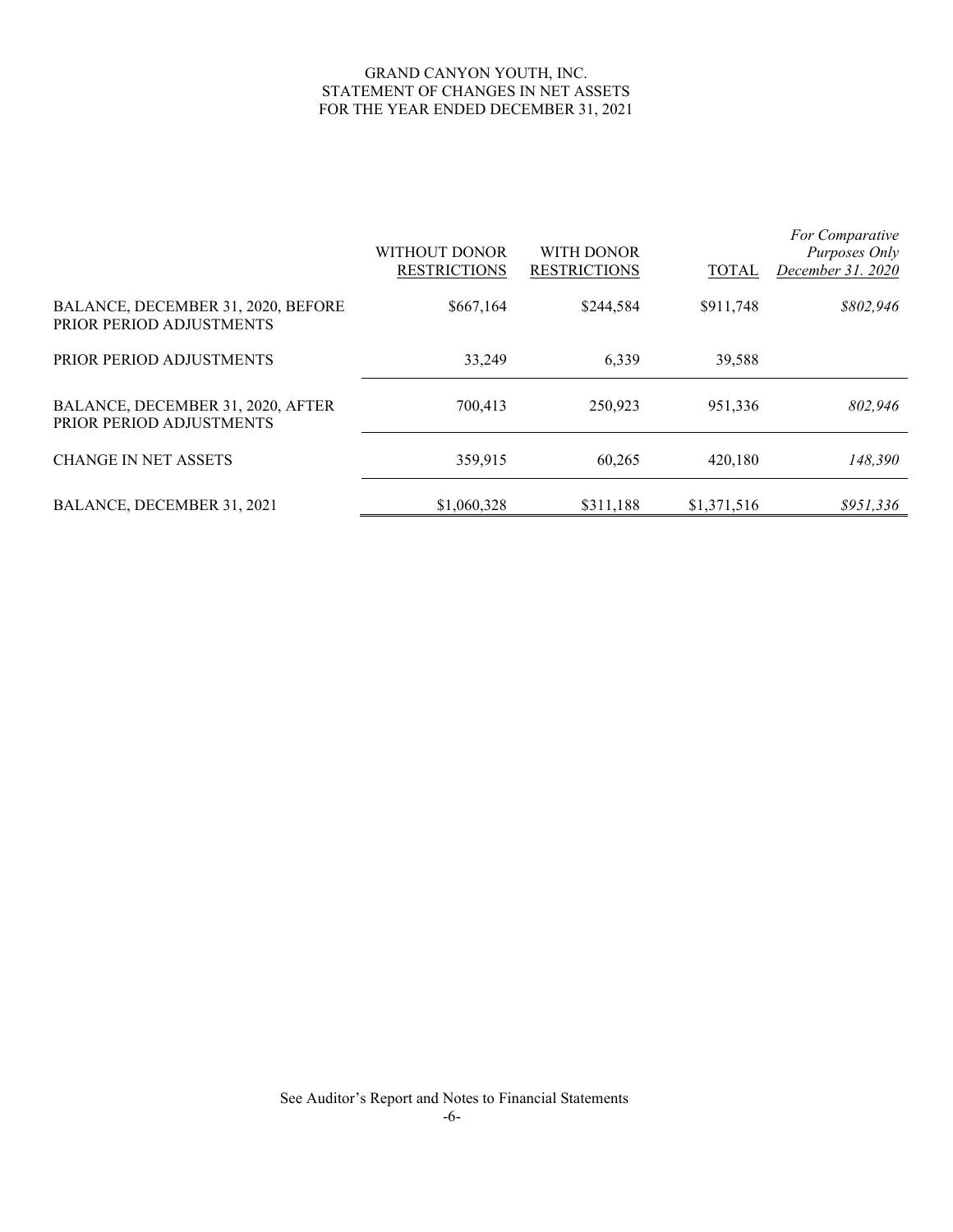# GRAND CANYON YOUTH, INC. STATEMENT OF CASH FLOWS FOR THE YEAR ENDED DECEMBER 31, 2021

|                                                                                  |                   | For Comparative<br>Purposes Only |
|----------------------------------------------------------------------------------|-------------------|----------------------------------|
|                                                                                  | December 31, 2021 | December 31. 2020                |
| CASH FLOWS FROM OPERATING ACTIVITIES:                                            |                   |                                  |
| Change in net assets                                                             | \$420,180         | \$148,390                        |
| Adjustments to reconcile excess to net cash provided by<br>operating activities: |                   |                                  |
| Depreciation                                                                     | 35,450            | 32,618                           |
| Net unrealized gains on investments                                              | (7, 849)          | (10, 645)                        |
| (Increase) in receivables                                                        | (183,400)         | (46, 167)                        |
| Decrease in prepaid expenses                                                     | 4,173             | 255                              |
| Increase / (decrease) in accounts payable & accrued expenses                     | 4,281             | (26, 270)                        |
| Increase / (decrease) in expedition deposits                                     | 22,450            | (21, 375)                        |
| Increase in deferred revenue                                                     | 19,831            |                                  |
| Net cash provided by operating activities                                        | 315,116           | 76,806                           |
| CASH FLOWS FROM INVESTING ACTIVITIES:                                            |                   |                                  |
| Purchase of property and equipment                                               | (77, 824)         | (245, 511)                       |
| Purchase of investments                                                          | (108,968)         | (1, 740)                         |
| Net cash (used) by investing activities                                          | (186,792)         | (247, 251)                       |
| CASH FLOWS FROM FINANCING ACTIVITIES:                                            |                   |                                  |
| Principal payments on note payable                                               | (14, 181)         | (12, 386)                        |
| Net cash (used) by financing activities                                          | (14, 181)         | (12, 386)                        |
|                                                                                  |                   |                                  |
| NET CHANGE IN CASH                                                               | 114,143           | (182, 831)                       |
| CASH AT BEGINNING OF YEAR                                                        | 398,633           | 581,464                          |
| <b>CASH AT END OF YEAR</b>                                                       | \$512,776         | \$398,633                        |
|                                                                                  |                   |                                  |
| Supplemental disclosure of cash flow information                                 |                   |                                  |
| Cash paid for interest                                                           | \$24,341          | \$22,926                         |
| Purchase of building with note payable                                           | $-0-$             | \$593,000                        |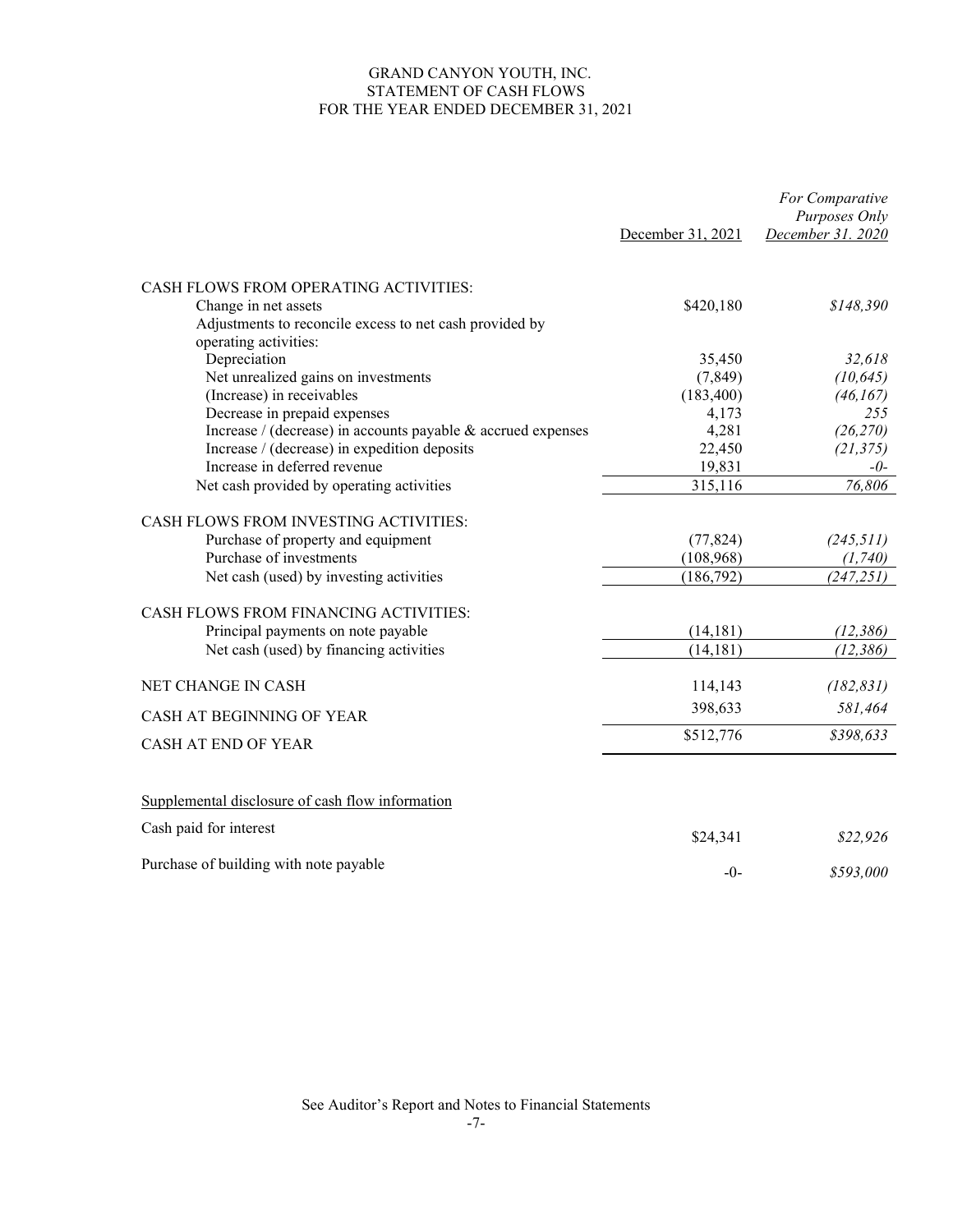# GRAND CANYON YOUTH, INC. NOTES TO FINANCIAL STATEMENTS DECEMBER 31, 2021

# NOTE 1: ORGANIZATION, OPERATIONS AND SUMMARY OF SIGNIFICANT ACCOUNTING POLICIES

#### (A) Nature of Organization:

Grand Canyon Youth, Inc. ("GCY") offers educational outdoor expeditions that connect young people (typically ages  $10 - 19$ ) to the transformative power of the rivers and canyons of the Southwest. GCY has served over 10,000 youth in the 24 years since its founding in 1998. Expeditions typically run from March through October, take place on eight sections of river in Utah and Arizona, including Grand Canyon, and range from  $1 - 18$  days long. The GCY warehouse & office are located in Flagstaff, Arizona.

In 2019, just prior to the pandemic, GCY facilitated 76 expeditions, serving a record 1,093 youth participants from across the country who spent 4,751 days in the outdoors. Then in 2020, all trips were canceled due to the Covid-19 pandemic. In 2021, a rebuilding year while the pandemic continued, GCY served 287 youth on 26 outdoor expeditions. GCY continues to be one of the most affordable programs of its kind. Participants typically pay only 25 - 45% of the actual cost of operating the programs; the rest is funded by grants, contributions & special events. Additionally, in 2021 over \$52,000 of direct financial aid was awarded to 131 participants, to help ensure cost is not a barrier to participate. GCY continually strives to connect underrepresented and underserved youth to the river.

The focus of GCY's programs continues to be both the educational  $\&$  community service curriculum, along with valuing the teachable moments that occur along with the river, where learning is not an abstract concept but something concrete & hands-on. During 2021, participants engaged in 9,500 hours of community service, were required to earn a portion of the cost of their trip, and participated in educational projects related to the cultural or natural history of the Southwest. A "citizen science" project is included on nearly every expedition. Several long-term programs focus on serving Indigenous youth, youth healing from trauma and other underserved populations. GCY is proud of and grateful for its collaborative relationships with the U.S. Geological Survey, the U.S. Department of the Interior (BLM), Grand Canyon National Park, Glen Canyon National Recreation Area, Native American Tribes, various nonprofit organizations and dozens of schools and youth groups.

# (B) Basis of Presentation:

These financial statements are presented on the accrual basis of accounting in accordance with generally accepted accounting principles. These statements reflect application of the Financial Accounting Standards Board (FASB) Accounting Standards Codification (ASC). Under these standards, all contributions are immediately recognized as revenue as soon as pledged (or if not pledged when received) regardless of any restrictions on use placed by the contributor. The basic financial statements are then shown divided into two net asset groups. These are:

# Without Donor Restrictions:

All assets which either have no imposed restrictions on use or restrictions have been met by December 31, 2021.

# With Donor Restrictions:

All contributions by foundations, organizations, corporations and individuals with restrictions on use that have not been met by December 31, 2021. A donor restriction expires when a stipulated time restriction ends or when a purpose restriction is accomplished. Upon expiration of the time and/or purpose of the restrictions, donor restricted net assets are reclassified to net assets without donor restrictions and are reported in the statement of activities as net assets released from restrictions.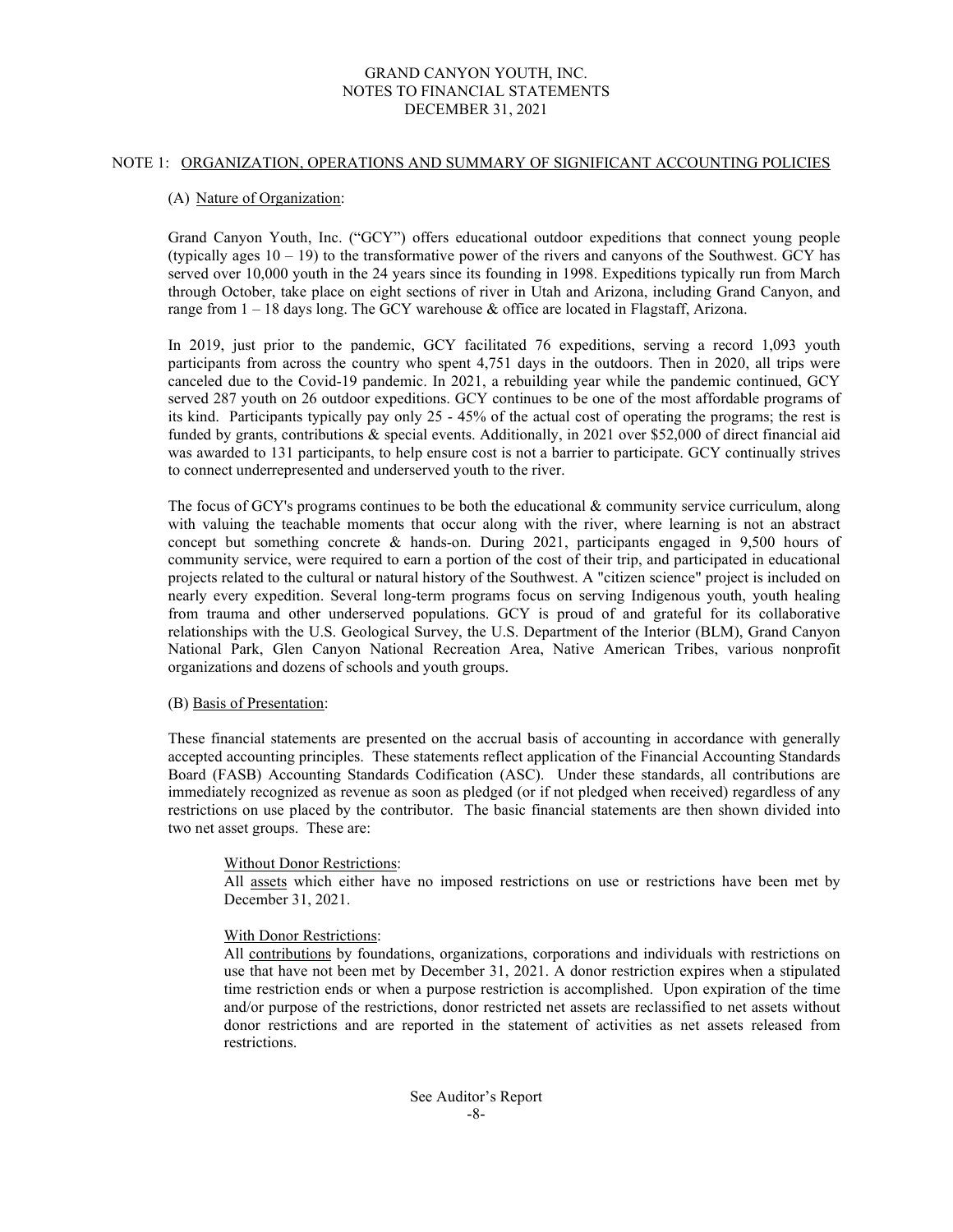# NOTE 1: ORGANIZATION, OPERATIONS AND SUMMARY OF SIGNIFICANT ACCOUNTING POLICIES.

# (C) Support and Revenue:

Grand Canyon Youth, Inc. recognizes the contributions and exchange transactions based on the FASB ASU 2018-08, Not-for-Profit Entities (Topic 958), Clarifying the Scope and the Accounting Guidance for Contributions Received and Contributions Made. The ASU clarifies and improves guidance for contributions received and contributions made, and provides guidance to organizations on how to account for certain exchange transactions. Also, ASU 2018-08 clarifies whether to account for transactions as contributions or as exchange transactions. In addition, it clarifies whether a contribution is conditional.

Additionally, effective January 1, 2020 GCY adopted Accounting Standards Codification (ASC) 606. *Revenue from Contracts with Customers* and has recognized earned revenue, participant fees and merchandise sales, following the five-step framework listed below which was used to determine the amount and timing of revenue recognition:

- Identify the contract(s) with the customer.
- Identify the performance obligations in the contract.
- Determine the transaction price.
- Allocate the transaction price to the performance obligations.
- Recognize revenue when (or as) the entity satisfies a performance obligation.

The Support and Revenue for the organization are as follows:

# Contributions and Grant Revenue (Contributions):

Support from these sources is recognized in the accounting period in which the contribution and grants are pledged (or if not pledged, when received). These contributions and grant revenue include: individuals, businesses, foundations and organizations. Additionally, contributions with conditions are not recognized until the conditions have been met.

# In-Kind Contributions:

Significant in-kind contributions of services and equipment (that would have otherwise been purchased by the organization) are recorded in the financial statements in the year they are received and in accordance with FASB ASU 2020-07. The value of volunteer services received, for which GCY is also deeply grateful, is not reflected in the financial statements. See Note 8 for more information.

# Participant Fees (Exchange Transactions):

Participant fees are earned when participants are able to complete their expedition. Participant fees are recognized in the accounting period when the expedition occurs.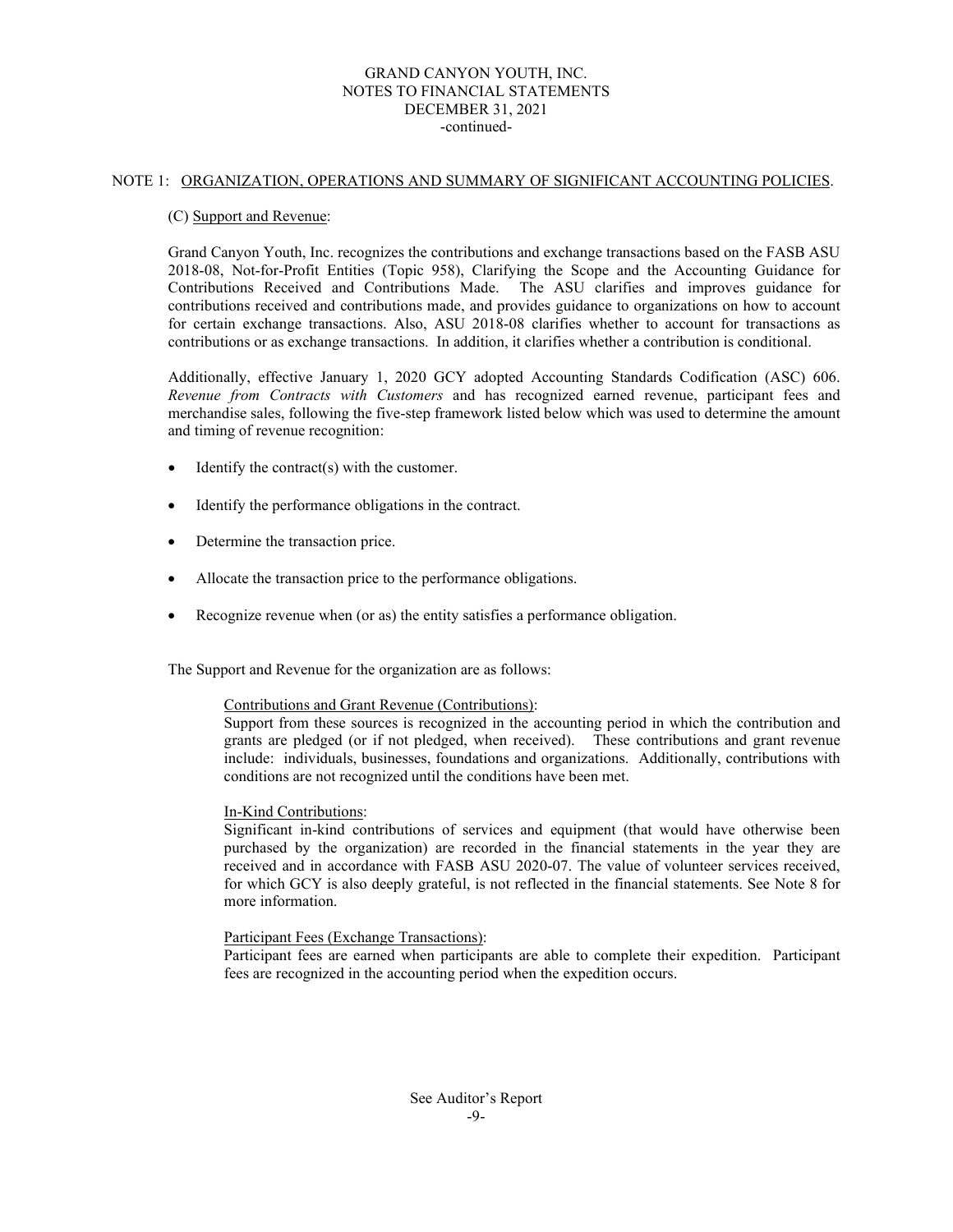# NOTE 1: ORGANIZATION, OPERATIONS AND SUMMARY OF SIGNIFICANT ACCOUNTING POLICIES

# (C) Support and Revenues (continued):

# Federal Covid Related Grants & Tax Credits (Contributions):

Support from these sources is generally recognized in the accounting period in which the contribution and grants are pledged (or if not pledged, when received). During the year ended December 31, 2021, Grand Canyon Youth, Inc. recorded federal covid related grant revenues for both the Paycheck Protection Plan Loan (fully forgiven) as well as the Employee Retention Credit programs. See Note 13 for more information regarding revenue recognition of these amounts.

# Financial Aid Awarded (noncash):

Financial aid awarded to participants funded by grants, contributions & special events.

# Merchandise Sales (Exchange Transaction):

Merchandise sold by the organization which includes shirts, mugs, stickers, etc. Merchandise sales are recognized in the accounting period when the merchandise is sold and delivered.

(D) Income Taxes:

Grand Canyon Youth, Inc. is exempt from income taxes under Section  $501(c)(3)$  of the United States Internal Revenue Code. During the year ended December 31, 2021, Grand Canyon Youth, Inc. had no unrelated business income as defined by Section 512 of the Code and, therefore no provision for income tax is necessary.

Grand Canyon Youth, Inc. adopted the income standard related to the recognition and measurement of uncertain tax positions. The adoption of this standard had no financial statement effect for Grand Canyon Youth, Inc. Grand Canyon Youth, Inc. is no longer subject to federal tax examinations and state income tax examinations if the statute of limitations has expired.

# (E) Receivables:

Grants and other receivables consist of uncollected grant awards, uncollected participant fees and uncollected federal tax credits. GCY uses the allowance method to determine uncollectible receivables. Also, GCY uses the direct write-off method for receivables which have been determined to be uncollectible. On a periodic basis, GCY evaluates its receivables and establishes an allowance for doubtful accounts based on its past experience and current credit conditions. Based on management's evaluation of collectability of the receivables, no allowance for doubtful accounts was recorded for the year ended December 31, 2021.

Receivables for GCY are expected to be collected as follows as of December 31, 2021:

|                                                      |                   | <b>For Comparative</b><br>Purposes Only |
|------------------------------------------------------|-------------------|-----------------------------------------|
|                                                      | December 31, 2021 | December 31. 2020                       |
| Due within one year:<br>Grants and other receivables | \$244,681         | \$61,282                                |
| <b>Total Receivables</b>                             | \$244,681         | \$61,282                                |
|                                                      |                   |                                         |

See Auditor's Report -10-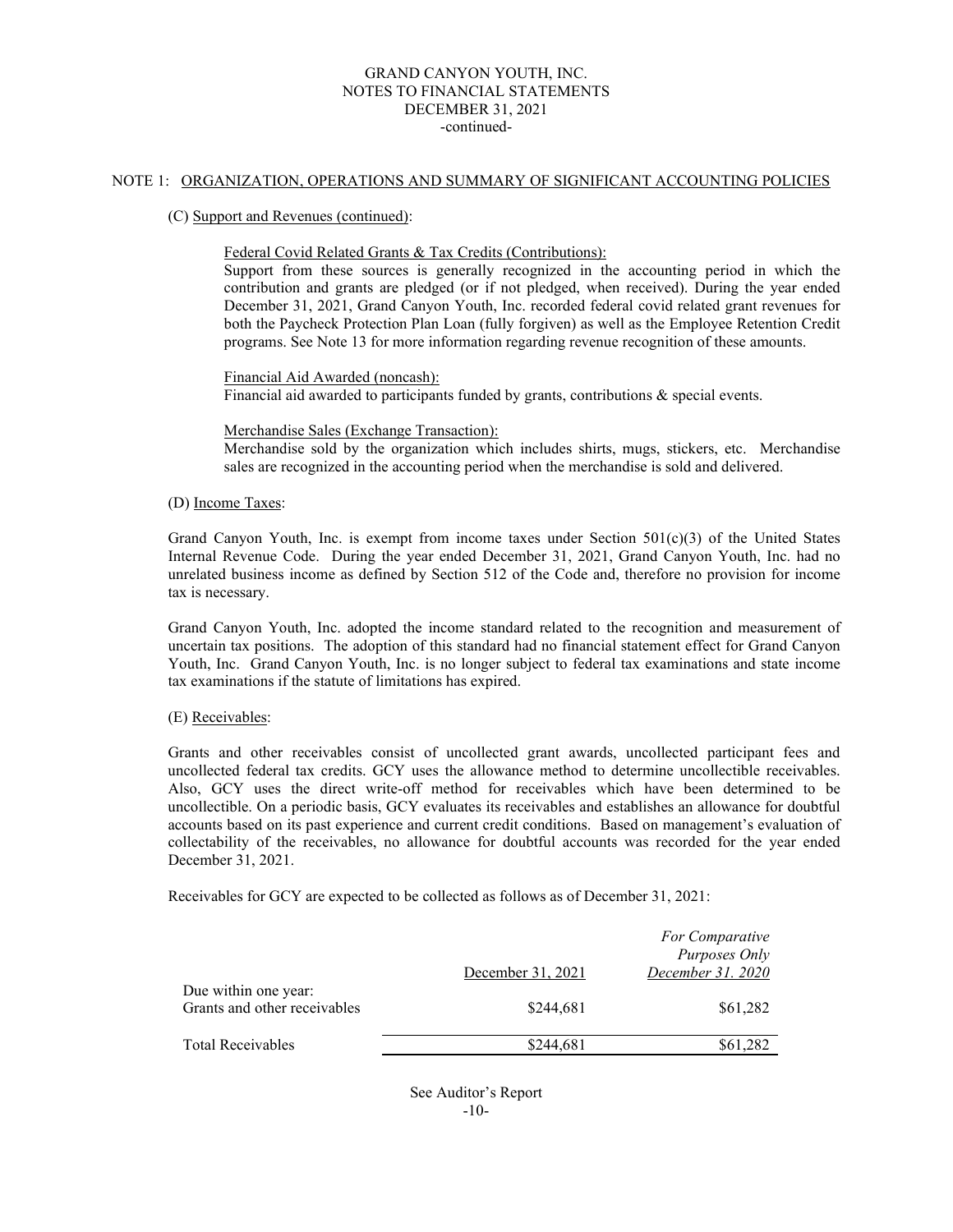# NOTE 1: ORGANIZATION, OPERATIONS AND SUMMARY OF SIGNIFICANT ACCOUNTING POLICIES

#### (F) Prepaid Expenses:

Prepaid expenses consist of amounts paid in advance for workers compensation insurance, and river permit fees relating to the subsequent year.

#### (G) Fixed Assets:

Grand Canyon Youth, Inc. follows the practice of capitalizing, at cost, expenditures for fixed assets in excess of \$1,000. Depreciation is computed using the straight-line method over the estimated useful lives of assets as follows:

| Building and improvements | $20 - 40$ years |
|---------------------------|-----------------|
| Vehicle equipment         | $5 - 20$ years  |
| Program equipment         | $3 - 10$ years  |
| Office equipment          | $3 - 7$ years   |

#### (H) Estimates:

The preparation of financial statements in conformity with generally accepted accounting principles in the United States of America requires management to make estimates and assumptions that affect certain reported amounts and disclosures. Accordingly, actual results could differ from those estimates.

#### (I) Expedition Deposits:

Expedition deposits received in advance are recorded as liabilities on the statement of financial position and recognized as revenue during the period in which the expedition occurs.

# (J) Functional Allocation of Expenses:

The costs of providing program services are reported on a functional basis in the accompanying Statement of Functional Expenses. Accordingly, certain costs have been allocated among the programs and supporting services benefited based on directly identifiable expenses, or on the basis of estimates of proportional use or time and effort.

GCY defines program expenses as any cost directly contributing to its mission of offering educational outdoor expeditions that connect young people to the transformative power of the rivers and canyons of the Southwest.

#### (K) Concentration of Major Source of Revenue:

For the year ended December 31, 2021, GCY received \$213,081 from the Catena Foundation which is greater than 10% of its total revenue and support of \$1,269,297. For the year ended December 31, 2020, GCY received \$207,166 from the Catena Foundation which is greater than 10% of its total revenue and support of \$581,479.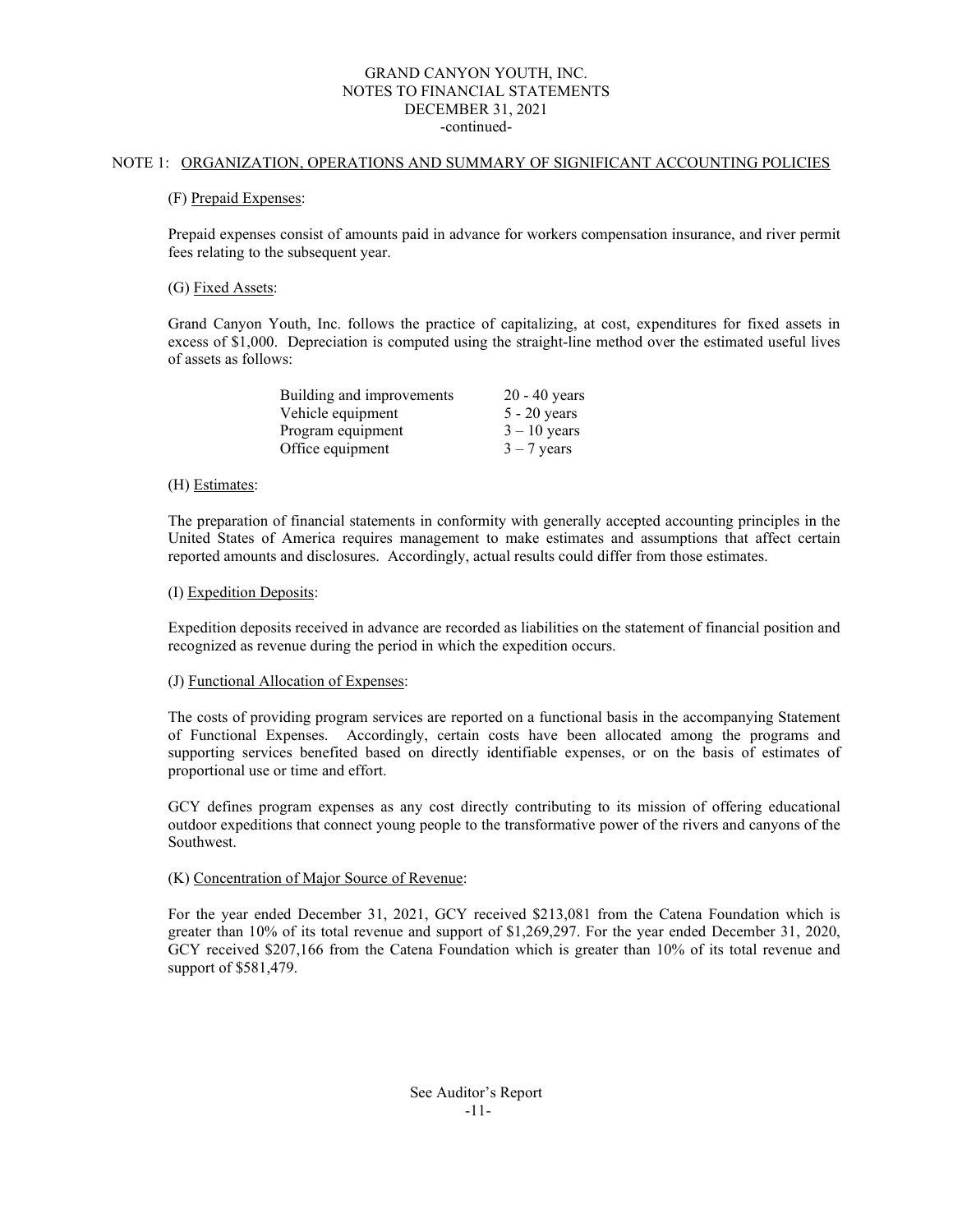# NOTE 1: ORGANIZATION, OPERATIONS AND SUMMARY OF SIGNIFICANT ACCOUNTING POLICIES

# (L) Concentration of Credit Risk:

Grand Canyon Youth, Inc. maintains bank accounts with financial institutions whose balances are insured by the Federal Deposit Insurance Corporation (FDIC) within limits. Periodically, bank account balances may exceed FDIC coverage. No credit risk is expected from uninsured deposits.

# (M) Evaluation of Subsequent Events:

GCY's ongoing profitability may experience instability and estimates included in the financial statements may change due to current political and economic conditions as a result of the public health concerns related to the ongoing COVID-19 pandemic. The duration and intensity of these impacts and resulting disruption to which these events effect the organization's business will depend on future developments, which are highly uncertain and cannot be predicted at this time.

GCY, along with river outfitters across the country, are expecting significant increases in field staff (guides & drivers) pay in the years subsequent to 2021. An Executive Order dated January 30, 2022 requires contractors on federal lands to pay at least the federal minimum wage of \$15/hour. Traditionally field staff in the river guiding industry are paid on a per-day rate, not hourly. This will result in significant increases in field staff compensation and workers comp insurance, which typically average 25-30% of total expenses in a "normal" year (last normal year was 2019, pre-pandemic). GCY is currently analyzing what these changes will mean to GCY. There are currently lawsuits and pending federal legislation to exempt river outfitters from this Executive Order.

Management considered all events through April 2, 2022, the date the financial statements were available for release, in preparing the financial statements and the related disclosures. Other than the significant field staff compensation increases for 2022 mentioned in the preceding paragraph, management is not aware of any other significant events that occurred subsequent to December 31, 2021, but prior to the issuance of this report, that would have a material impact on the financial statements.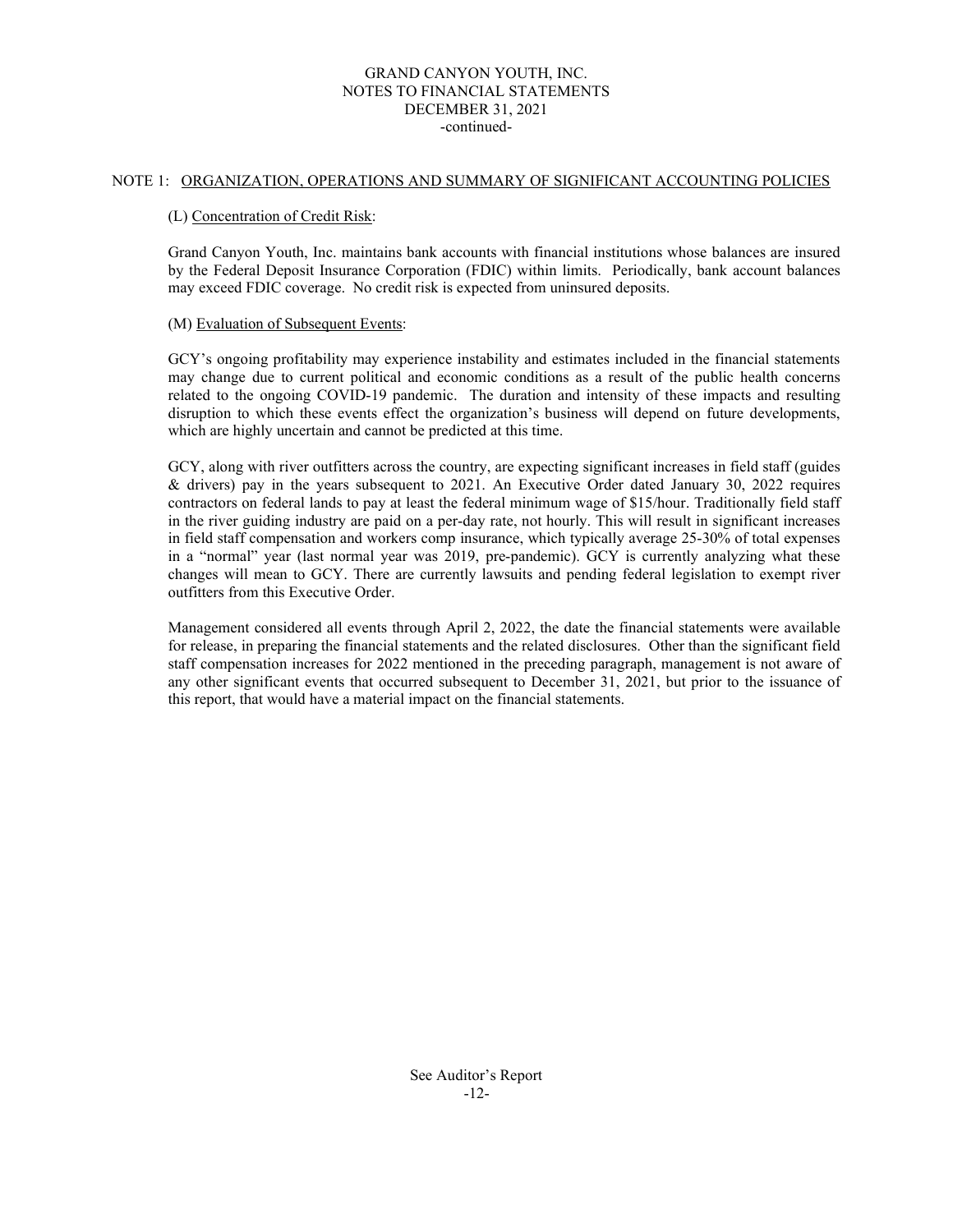# NOTE 2: LIQUIDITY AND AVAILABILITY OF FINANCIAL ASSETS

The following represents GCY's financial assets at December 31, 2021:

|                                                                                                                   |            | <b>For Comparative</b> |
|-------------------------------------------------------------------------------------------------------------------|------------|------------------------|
|                                                                                                                   |            | Purposes Only          |
|                                                                                                                   | 2021       | <i>2020</i>            |
| Financial assets at year-end, net of current liabilities:                                                         |            |                        |
| Cash and cash equivalents                                                                                         | \$512,776  | \$398,633              |
| Grants and other receivables                                                                                      | 244,681    | 61,282                 |
| Investments                                                                                                       | 292,295    | 175,478                |
| Prepaid expenses                                                                                                  | 22,075     | 26,249                 |
| Less: Current liabilities                                                                                         | (65, 880)  | (18,706)               |
| Total financial assets, net of current liabilities                                                                | 1,005,947  | 642,936                |
| Less amounts not available to be used within one year or for<br>projects outside of general operating activities: |            |                        |
| Board designated operating reserves, without restrictions                                                         | (115,000)  | $-0-$                  |
| Board designated quasi endowment fund, without<br>restrictions                                                    | (11,500)   | (11,500)               |
| Donor restricted endowment fund                                                                                   | (119,707)  | (17,770)               |
| Other net assets with donor restrictions                                                                          | (191, 481) | (233, 153)             |
| Financial assets available to meet cash needs for general                                                         |            |                        |
| expenditures over the next twelve months                                                                          | \$568,259  | \$380,513              |

As a part of GCY's liquidity plan, excess cash is temporarily invested in money market funds and reserve funds. GCY operates with a balanced budget and anticipates covering its general expenditures by collecting revenue from contributions, grants, and other revenues, and by utilizing donor-restricted and unrestricted resources from current and prior years gifts.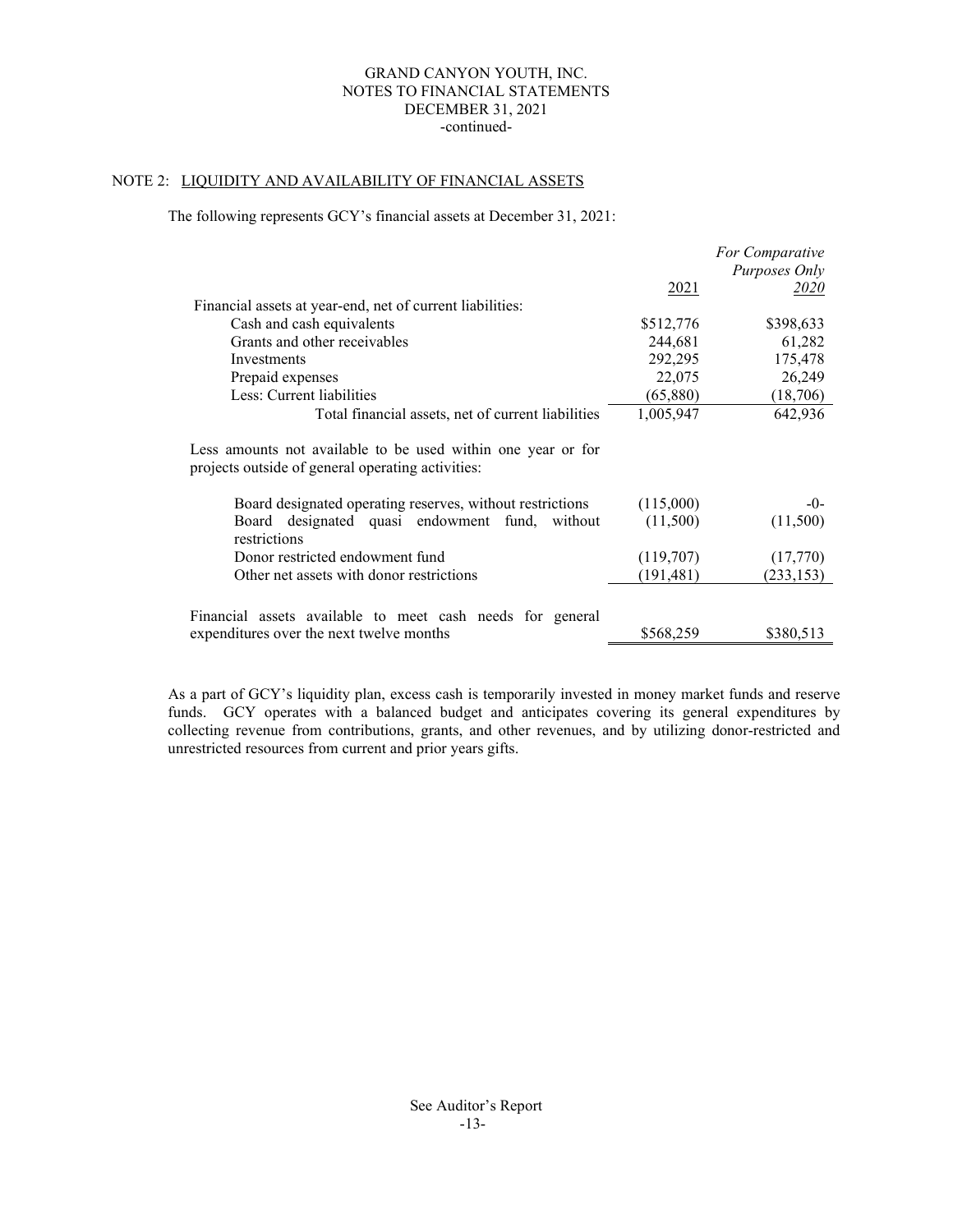# NOTE 3: FAIR VALUE OF INVESTMENTS

As required by FASB Accounting Standards Codification (ASC) 820, investments are valued at their fair value in the Statement of Financial Position. In accordance with the statement, fair value is defined as the price that the Organization would receive upon selling an asset in an orderly transaction to an independent buyer in the principal or most advantageous market of the asset. A three-tier hierarchy was established by the ASC to maximize the use of the observable market data and minimize the use of unobservable inputs, and to establish classification of fair value measurements for disclosure purposes. Inputs refer broadly to the assumptions that market participants would use in pricing the asset or liability, including assumptions about risk. Inputs may be observable or unobservable. Observable inputs are inputs that reflect the assumptions market participants would use in pricing the asset or liability developed based on market data obtained from sources independent of the reporting entity. Unobservable inputs are inputs that reflect the reporting entity's own assumptions about the assumptions market participants would use in pricing the asset or liability developed based on the best information available. The three-tier hierarchy of inputs is summarized in the three broad levels listed below:

Level 1 – Inputs that reflect unadjusted quoted prices in active markets for identical assets or liabilities that the Organization has the ability to access at the measurement date.

Level 2 – Inputs other than quoted prices that are observable for the asset or liability either directly or indirectly, including inputs in markets that are not considered to be active.

Level 3 – Inputs that are unobservable, including the Organization's own assumptions in determining the fair value of assets.

In some cases, the inputs used to measure fair value might fall in different levels of the fair value hierarchy. In such cases, the level in the fair value hierarchy within which the asset in its entirety falls is determined based on the lowest level input that is significant to the asset in its entirety. Assessing the significance of a particular input to the asset in its entirety requires judgment and considers factors specific to the asset. The categorization of an asset within the hierarchy is based upon the pricing transparency of the asset and does not necessarily correspond to the Organization's perceived risk of liquidity profile of that asset.

GCY does not currently have any financial instruments it values based on Level 1 or Level 3 inputs.

Fair value of assets based on Level 2 inputs in the Arizona Community Foundation (ACF) investment pool, measured on a recurring basis, were \$292,295 and \$175,478 at December 31, 2021 and 2020, respectively.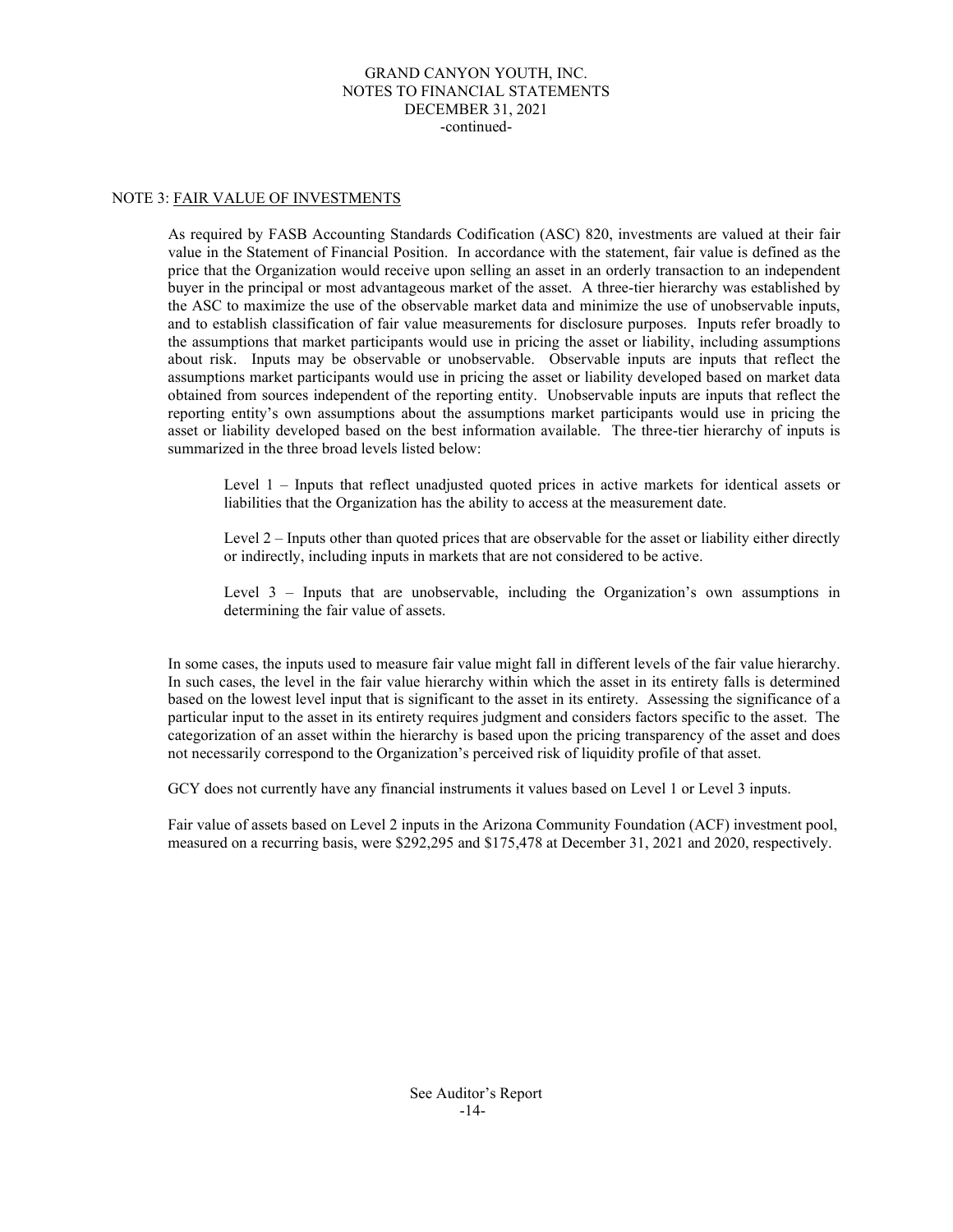# NOTE 4: LONG-TERM FIXED ASSETS:

At December 31, 2021, the value of such assets is as follows:

|                                   |            | <b>For Comparative</b> |
|-----------------------------------|------------|------------------------|
|                                   |            | Purposes Only          |
|                                   | 2021       | 2020                   |
| Land                              | \$300,000  | \$300,000              |
| Building and improvements         | 487,470    | 487,470                |
| Program equipment                 | 330,407    | 330,407                |
| Vehicle equipment                 | 77,824     | $-0-$                  |
| Office equipment                  | 52,619     | 52,619                 |
| Less: Accumulated depreciation    | (331, 113) | (295, 663)             |
| Total Long-Term Fixed Assets, net | \$917,207  | \$874,833              |
|                                   |            |                        |

# NOTE 5: NOTE PAYABLE - BUILDING

On January 30, 2020, GCY borrowed \$593,000 to finance the purchase of their building. Payments of \$3,210, including interest at 4.24% are due monthly, with a \$316,736 balloon payment due January 2035. The note is secured by a deed of trust on the building. For the year ended December 31, 2021, the Note Payable is detailed below:

|                       |           | For Comparative |
|-----------------------|-----------|-----------------|
|                       |           | Purposes Only   |
|                       | 2021      | <u>2020</u>     |
| Total Note Payable    | \$566,433 | \$580,614       |
| Less: Current Portion | (14,795)  | (14, 181)       |
| Total Note Payable,   |           |                 |
| Long-Term Portion     | \$551,638 | \$566,433       |

Total future payments for the Note Payable are as follows:

| For the years ended: |           |
|----------------------|-----------|
| December 31, 2022    | \$14,795  |
| December 31, 2023    | 15,434    |
| December 31, 2024    | 16,037    |
| December 31, 2025    | 16,795    |
| December 31, 2026    | 17,521    |
| Thereafter           | 485,851   |
|                      | \$566,433 |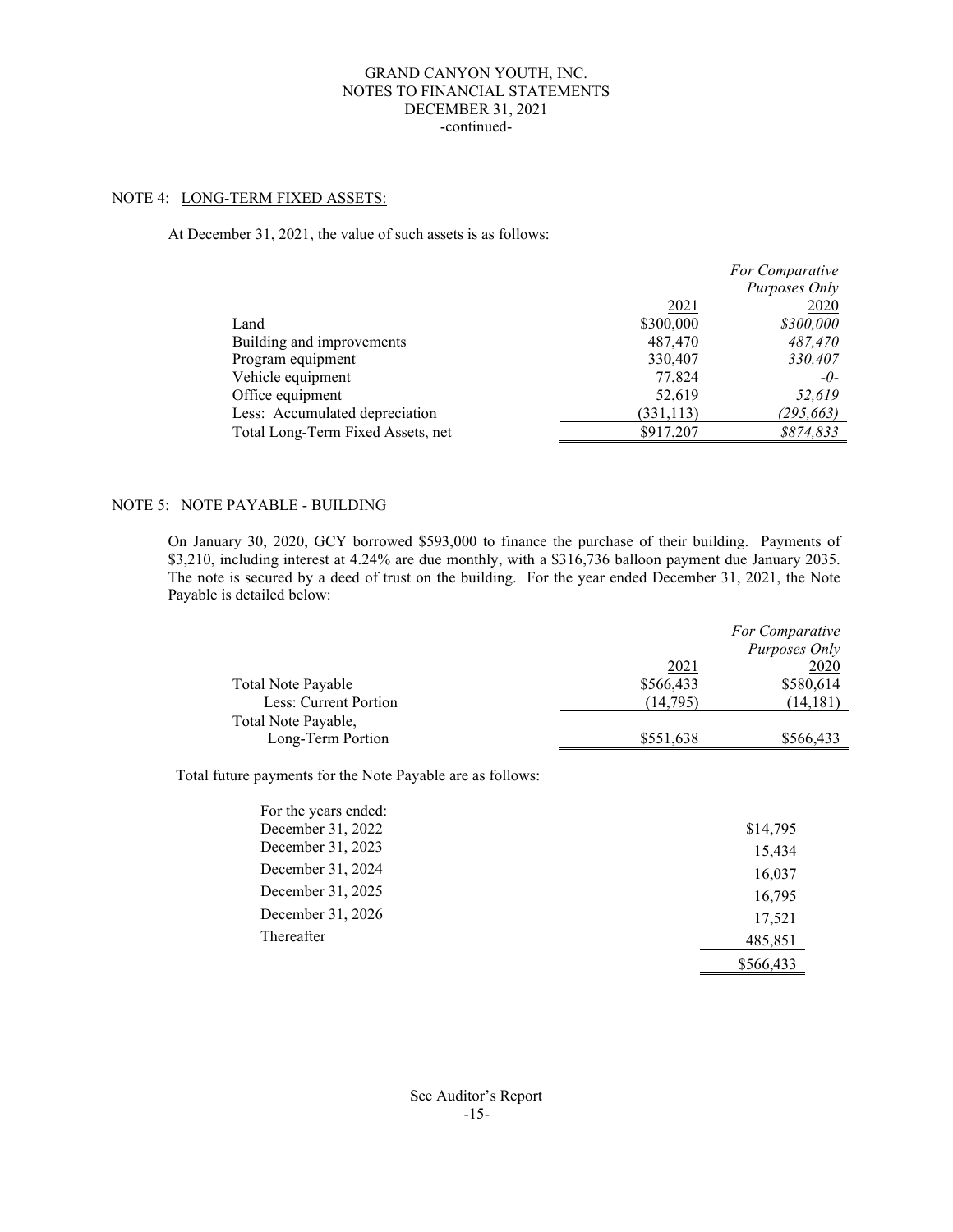# NOTE 6: DEFERRED REVENUE

Deferred revenue represents contributions and grants collected for 2022 which total \$19,831. For the year ended December 31, 2021, deferred revenue is \$19,831 and is shown on the Statement of Financial Position as a current liability.

# NOTE 7: RELATED PARTY

For the year ended December 31, 2021, GCY received a donation of \$101,937 for the endowment fund from a relative of one of the organization's employees. The donation is 8% of GCY's total revenue and support of \$1,269,297 and is shown on the Statement of Activities.

# NOTE 8: IN-KIND CONTRIBUTIONS

The In-kind contributions revenue account consists of items contributed to the Organization that can be recorded in the statement of activities under the Financial Accounting Standards Board (FASB) Accounting Standards Codification (ASC) and are detailed below:

|                      |          | For Comparative<br>Purposes Only |
|----------------------|----------|----------------------------------|
|                      | 2021     | 2020                             |
| Logistical support   | \$37,700 | $$-0-$                           |
| Professional fees    | 2,100    | 1,700                            |
| Contracted services  | 2,000    | 1,261                            |
| Permits & fees       | 1,500    | $-0-$                            |
| Dues & subscriptions | $-0-$    | 350                              |
|                      | \$43,300 | \$3,311                          |

# NOTE 9: NET ASSETS WITH DONOR RESTRICTIONS

Net assets with donor restrictions are available for the following purposes:

|                                    |           | <b>For Comparative</b> |
|------------------------------------|-----------|------------------------|
|                                    |           | Purposes Only          |
|                                    | 2021      | <i>2020</i>            |
| Programmatic support and logistics | \$191,481 | 233,153                |
| Endowment fund (See Note 10)       | 119,707   | 17.770                 |
|                                    | \$311,188 | \$250,923              |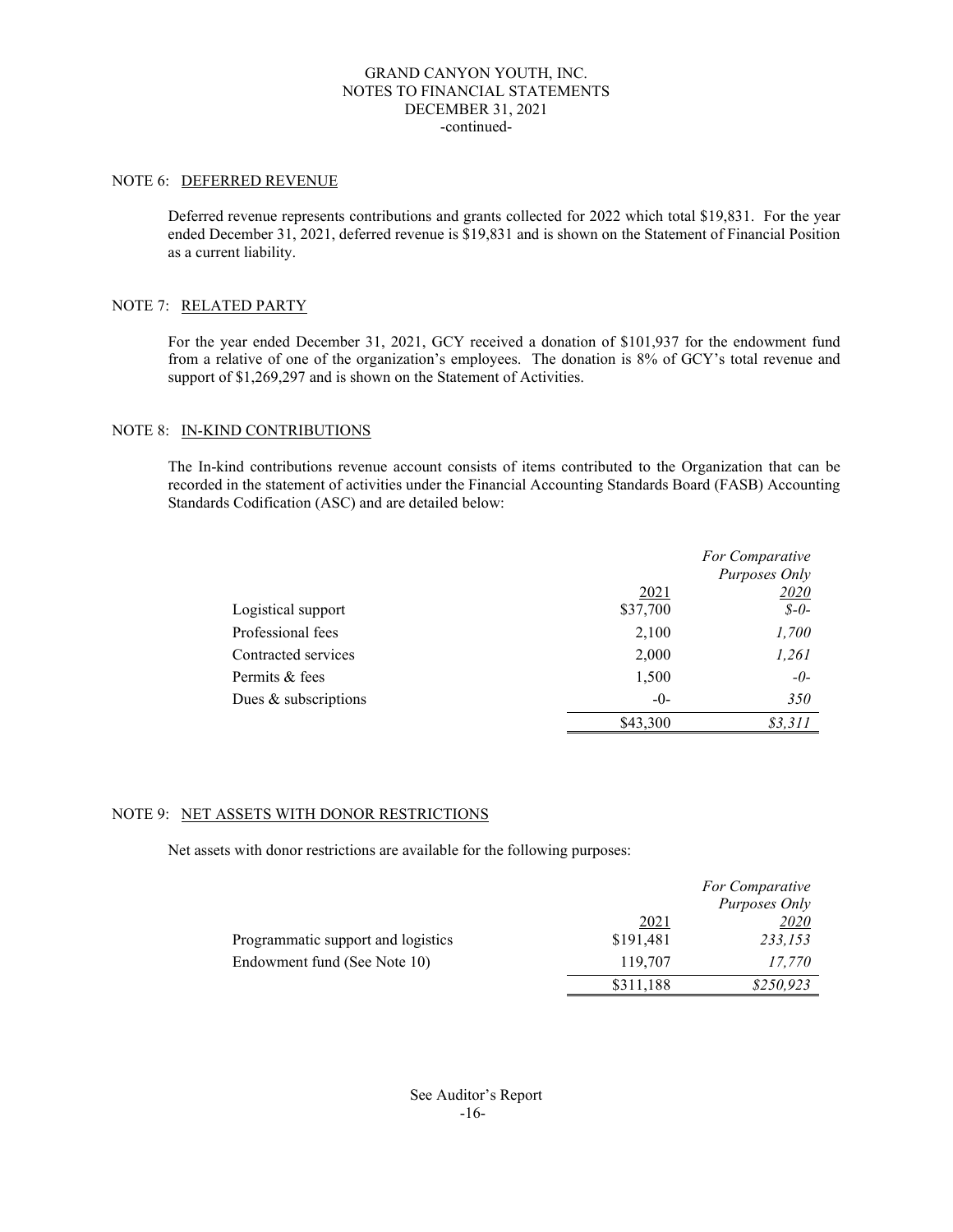#### NOTE 10: ENDOWMENT FUND

Endowment Description: The endowment fund is held and managed by the Arizona Community Foundation (ACF). GCY's endowment fund is classified as net assets with donor restrictions if donorimposed restrictions require the endowment to be maintained in perpetuity.

Interpretation of Relevant Law: GCY's endowment fund is subject to compliance with the State of Arizona's version of the Uniform Prudent Management of Institutional Funds Act (UPMIFA). UPMIFA is a statute providing uniform and fundamental rules for the investment of funds held by a charitable organization and the expenditure of funds donated as endowments to an organization. The Board of Directors has interpreted UPMIFA as requiring the preservation of the fair value of the original gift as of the gift date of the donor-restricted endowment funds absent explicit donor stipulations to the contrary.

Return Objectives and Risk Parameters: GCY's endowment fund is invested with ACF in long-term investment pools in order to achieve return objectives and to maintain appropriate risk parameters.

Strategies Employed for Achieving Objectives: GCY's Board of Directors oversees the management of the endowment fund.

Spending Policy: ACF makes approximately five percent of the fund's fair value available for distribution to GCY annually, calculated as the average of the fair value of the previous twelve quarters of the fund. From time to time, the fair value of assets associated with GCY's endowment fund may fall below the level that the donor or UPMIFA requires GCY to retain as a fund of perpetual donation. In accordance with GAAP, deficiencies of this nature are reported as net assets with or without donor restrictions, depending on the underlying net asset classification.

Activity of the endowment fund is as follows:

|                                         |                                | For Comparative                |
|-----------------------------------------|--------------------------------|--------------------------------|
|                                         |                                | Purposes Only                  |
|                                         | 2021                           | <i>2020</i>                    |
|                                         | <b>With Donor Restrictions</b> | <b>With Donor Restrictions</b> |
| Endowment net assets, beginning of year | \$17,770                       | \$17,770                       |
| Contributions                           | 101,937                        | -0-                            |
| Endowment net assets, end of year       | \$119,707                      | \$17,770                       |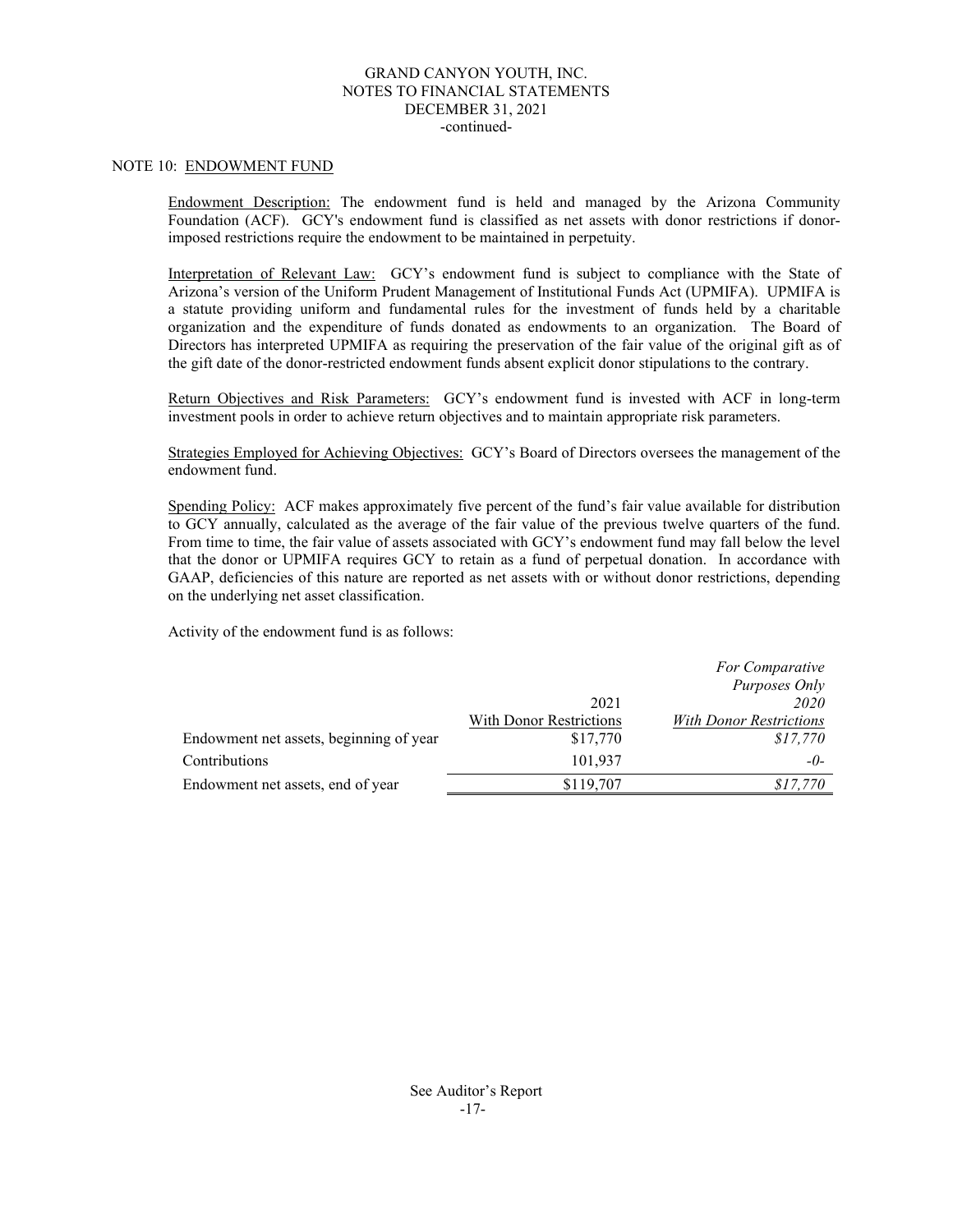# NOTE 11: QUASI-ENDOWMENT FUND

The quasi-endowment account is held and managed by the Arizona Community Foundation. Absent donor restrictions, the quasi-endowment fund is classified as board designated net assets, without donor restrictions.

|                                               |                             | For Comparative                    |
|-----------------------------------------------|-----------------------------|------------------------------------|
|                                               |                             | Purposes Only                      |
|                                               | 2021                        | 2020                               |
|                                               | Without Donor Restrictions, | <b>Without Donor Restrictions.</b> |
|                                               | <b>Board Designated</b>     | <b>Board Designated</b>            |
| Quasi-Endowment net assets, beginning of year | \$11,500                    | \$11,500                           |
| Quasi-Endowment net assets, end of year       | \$11,500                    | \$11,500                           |

# NOTE 12: SPECIAL EVENT – RIVER TALES

River Tales is a virtual special event that GCY has held the past two Novembers (2020 & 2021) to replace its beloved longtime, in-person "Rivers & Reels" event. The change to a virtual event came in 2020 during the Covid-19 pandemic when an in-person event for 600 community members was no longer viable. River Tales is a one-night virtual story-telling event held over YouTube where members of the GCY community (youth participants, parents, guides, supporters, collaborators, etc.) share river stories with the attending audience. It is hosted by the Executive Director and attendees can donate to a live portal or participate in a week-long online auction of outdoor gear, etc. that culminates on the night of the event. Local business members help to sponsor this annual event.

In accordance with generally accepted accounting principles, the special event is shown net of direct costs on the Statement of Activities; specific revenues and costs are detailed below:

| <b>REVENUE:</b>        |          |             |
|------------------------|----------|-------------|
|                        | 2021     | <i>2020</i> |
| Donations              | \$10,765 | \$11,201    |
| Sponsorships           | 8,300    | 4,000       |
| Auction                | 7,420    | $-0-$       |
| <b>Total Revenue</b>   | 26,485   | 15,201      |
| <b>DIRECT COSTS:</b>   |          |             |
| Contracted services    | \$1,478  | 8635        |
| Merchant fees          | 641      | 392         |
| Printing & postage     | 208      | $-0-$       |
| Supplies               | 45       | 111         |
| <b>Total Costs</b>     | 2,372    | 1,138       |
| Special Events Income, |          |             |
| net of direct costs    | \$24,113 | \$14,063    |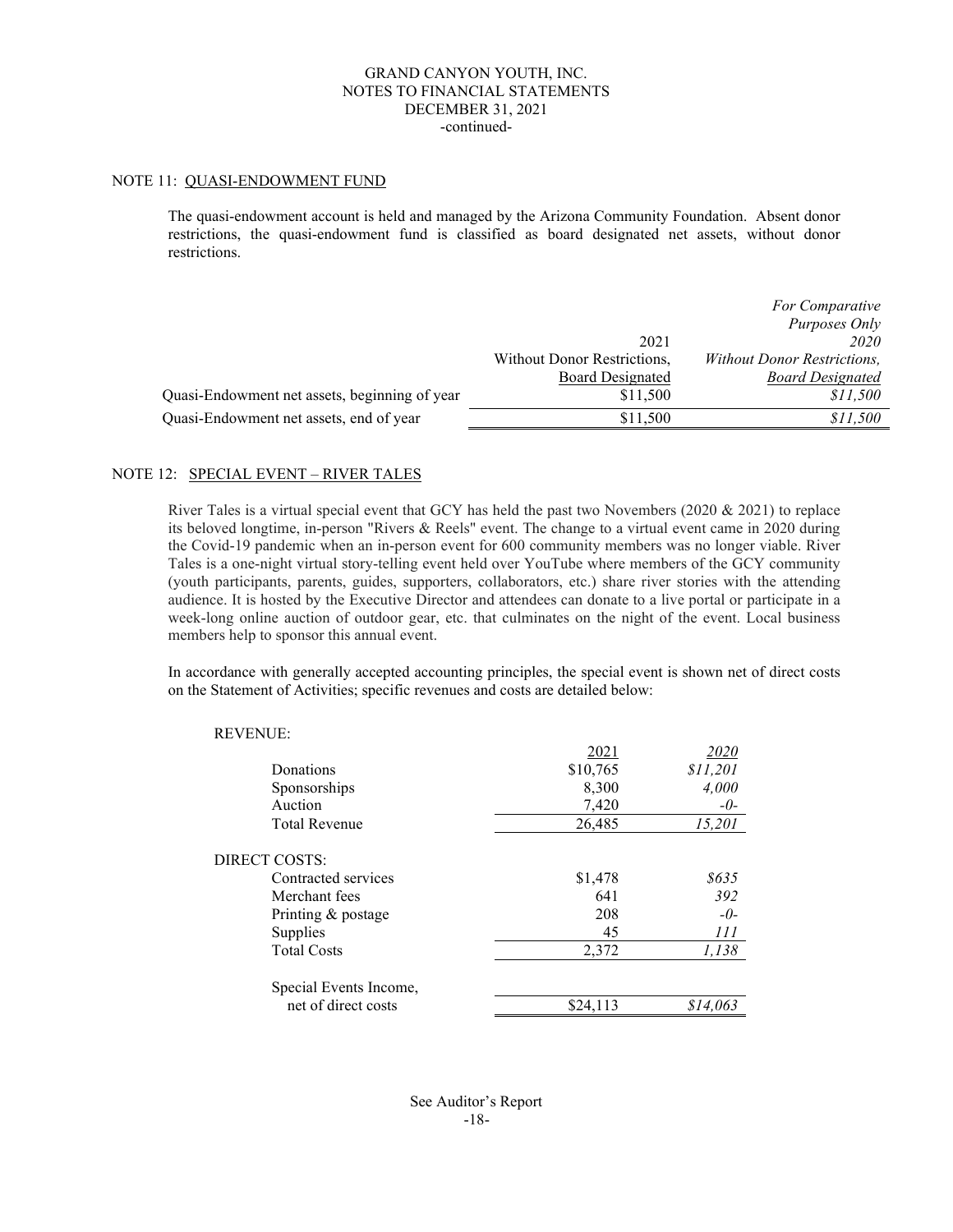# NOTE 13: FEDERAL COVID RELATED GRANTS AND TAX CREDITS

# (i) Paycheck Protection Program Loan

On March 27, 2020, the federal Coronavirus Aid, Relief and Economic Security Act ("CARES Act") was enacted. The CARES Act provided relief to small businesses and nonprofit organizations through the creation of the Paycheck Protection Program ("PPP"). Provided certain criteria are met, the loans and all accrued interest are to be forgiven. Amounts forgiven, or likely to be forgiven, are recognized as government grant revenue when these criteria are met.

In the prior fiscal year, GCY received a PPP loan during the 1st round of loan disbursements in an amount of \$77,800 of which \$77,800 was previously recognized as revenue in FY 2020, based on criteria being met and the loan fully forgiven. In FY 2021, GCY received a second PPP loan of \$71,00 which was expended in 2021 on salaries and other allowed costs, and officially forgiven in total on July 21, 2021. The \$71,000 is shown on the Statement of Activities as part of federal covid related grants and tax credits.

# (ii) Employee Retention Tax Credit

Also within the CARES Act, Congress created the Employee Retention Credit ("ERC"), a fully refundable payroll tax credit, to provide aid to employers impacted by the COVID-19 pandemic.

As originally passed, the ERC was available to eligible employers from March 13, 2020 to December 31, 2020, and was equal to 50% of up to \$10,000 in qualified wages paid to an employee during the year, a maximum credit opportunity of up to \$5,000 per employee for the 2020 tax year. Subsequent legislation (the Consolidated Appropriations Act, the American Rescue Plan Act, and the Infrastructure Bill) was enacted to address the continued economic impact of the COVID-19 pandemic which included certain enhancements and amendments to the ERC. Among the enhancements were:

- 1. an extension of the ERC through September 30, 2021; and
- 2. an increase of the ERC to 70% of up to \$10,000 in qualified wages paid to an employee per quarter, an increase in the credit opportunity of \$7,000 per employee per quarter for the 2021 tax year.

In accordance with GAAP, the ERC was recorded as revenue in the same year that the payroll expenses occurred. Therefore, GCY recorded a prior period adjustment for 2020 to recognize the 2020 ERC of \$39,588 in revenue, the same year that the expenses occurred (See Note 14). For 2021, the ERC was \$162,731 and is shown on the Statement of Activities as part of federal covid related grants and tax credits.

For the year ended December 31, 2021, total federal covid related grants and tax credits are \$233,731 (\$71,000 PPP and \$162,731 ERC).